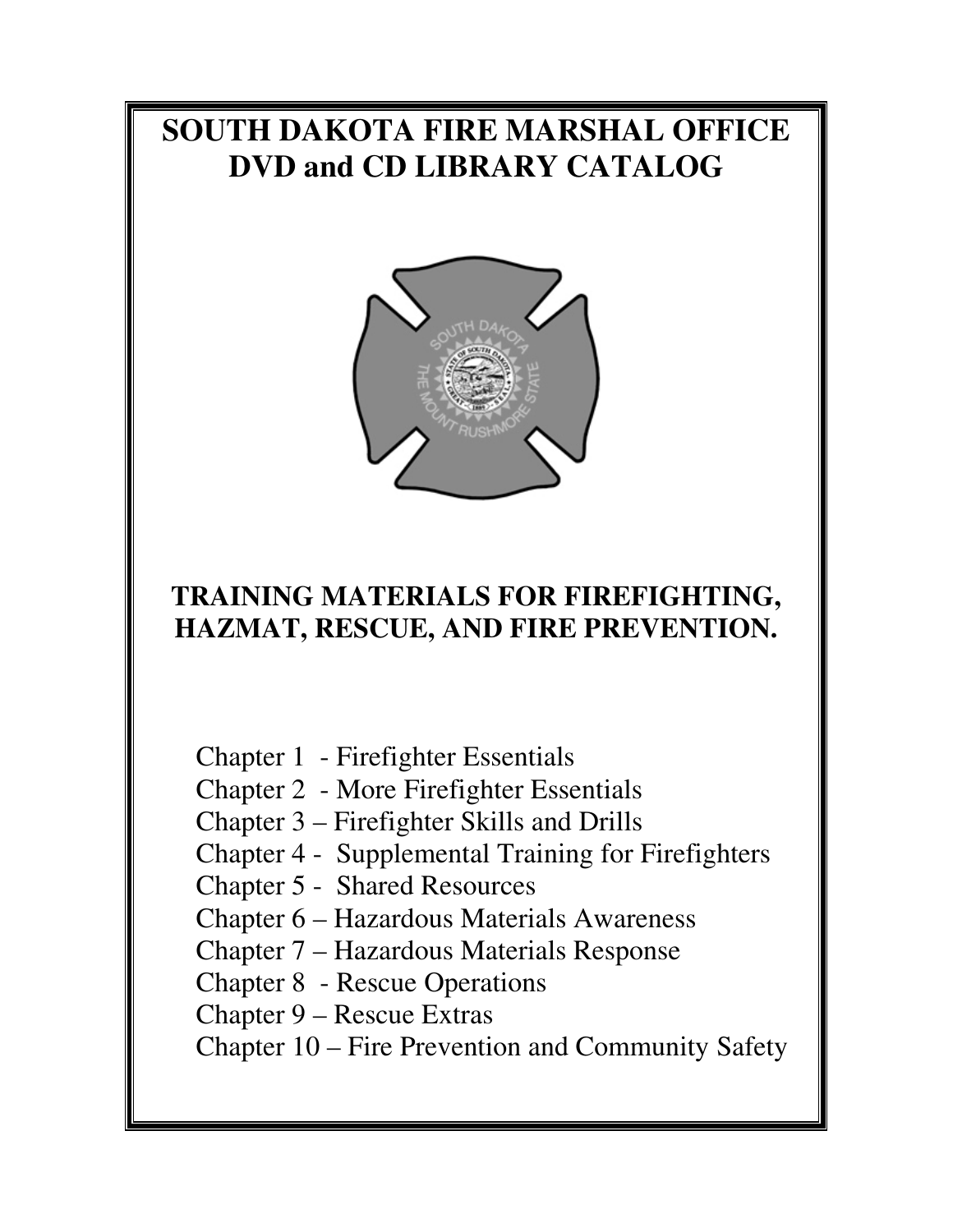Welcome to the South Dakota Fire Marshal Office DVD and CD Library Catalog. The materials in this library are available for training purposes to fire and emergency services personnel in the state of South Dakota. The only cost to the user is the return postage to send the materials back to the South Dakota Fire Marshal Office.

Some of the materials in this library were provided free of charge from various fire service and public safety organizations. Others were paid for through Homeland Security and Hazardous Materials Emergency Preparedness funds.

Fire and emergency services personnel who wish to check out a DVD may contact the South Dakota Fire Marshal Office at (605) 773-3562 for further information on the check out process.

The materials are organized into ten chapters. The Table of Contents on pages 3-7 contains a listing of chapters, titles, and running times, along with the page numbers for each item's description. The descriptions for materials are found on pages 8- 37.

Most of the library materials are DVDs, but there are also CDs with downloadable materials. Check the description for more information.

It is our goal to keep the materials in this library useful for a long time. Many of the discs are very expensive to replace. Please handle the materials with care and return them to our office immediately after use. Persons who damage or lose materials will be asked to pay the cost to replace the item(s).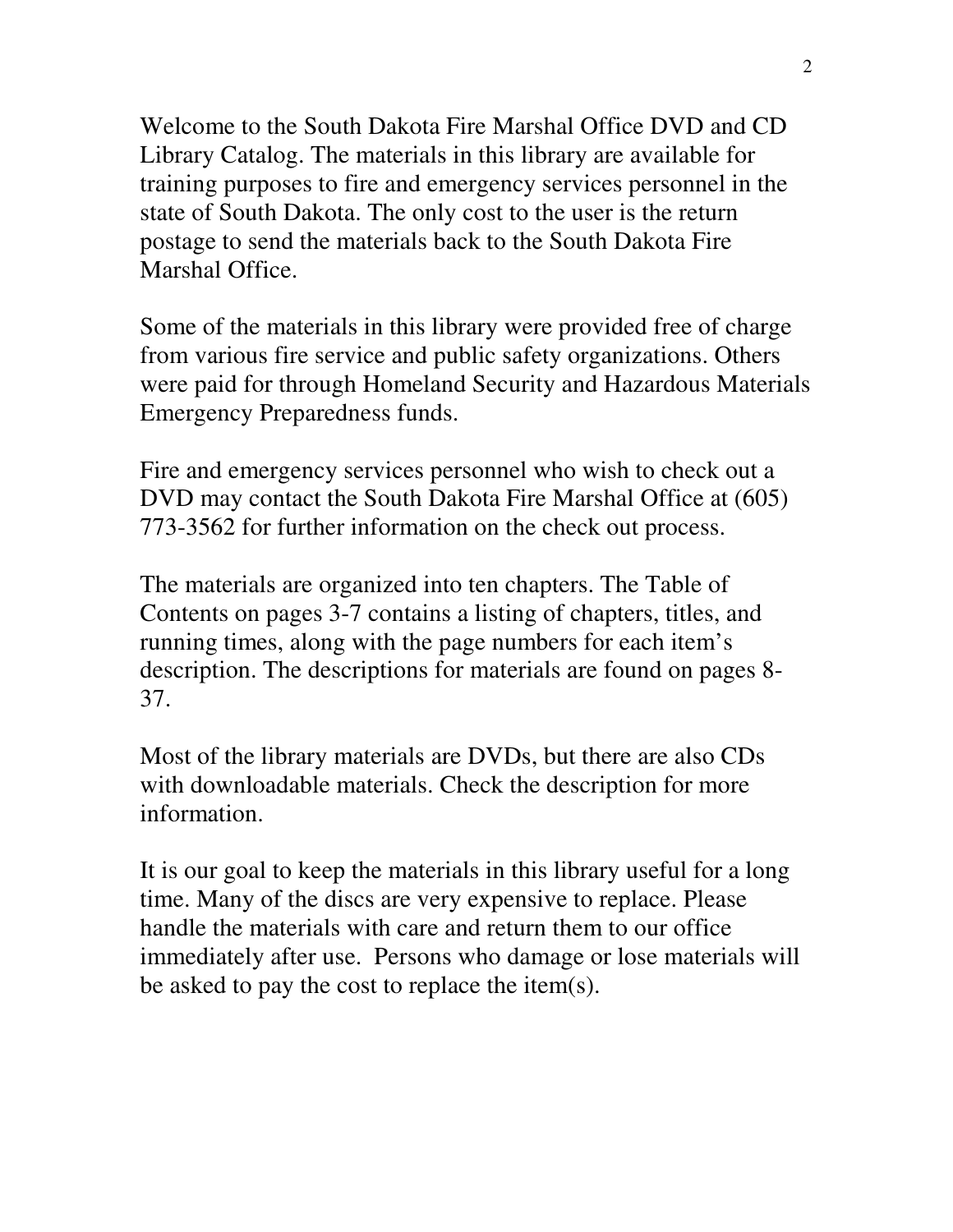## TABLE OF CONTENTS

## **Chapter One** – **Firefighter Essentials**

These DVDs cover the skills commonly learned in Firefighter I , and provide excellent review material for firefighters at every experience level.

| DVD Number Title Running Time Page |  |
|------------------------------------|--|
|                                    |  |
|                                    |  |
|                                    |  |
|                                    |  |
|                                    |  |
|                                    |  |
|                                    |  |
|                                    |  |
|                                    |  |
|                                    |  |
|                                    |  |
|                                    |  |
|                                    |  |
|                                    |  |
|                                    |  |
|                                    |  |
|                                    |  |
|                                    |  |
|                                    |  |
|                                    |  |
|                                    |  |
|                                    |  |
|                                    |  |

## **Chapter Two – More Firefighter Essentials**

These DVDs cover the skills commonly learned in Firefighter II , and provide excellent review material for firefighters at every experience level.

|  | DVD Number Title Running Time Page |  |
|--|------------------------------------|--|
|  |                                    |  |
|  |                                    |  |
|  |                                    |  |
|  |                                    |  |
|  |                                    |  |
|  |                                    |  |
|  |                                    |  |
|  |                                    |  |
|  |                                    |  |
|  |                                    |  |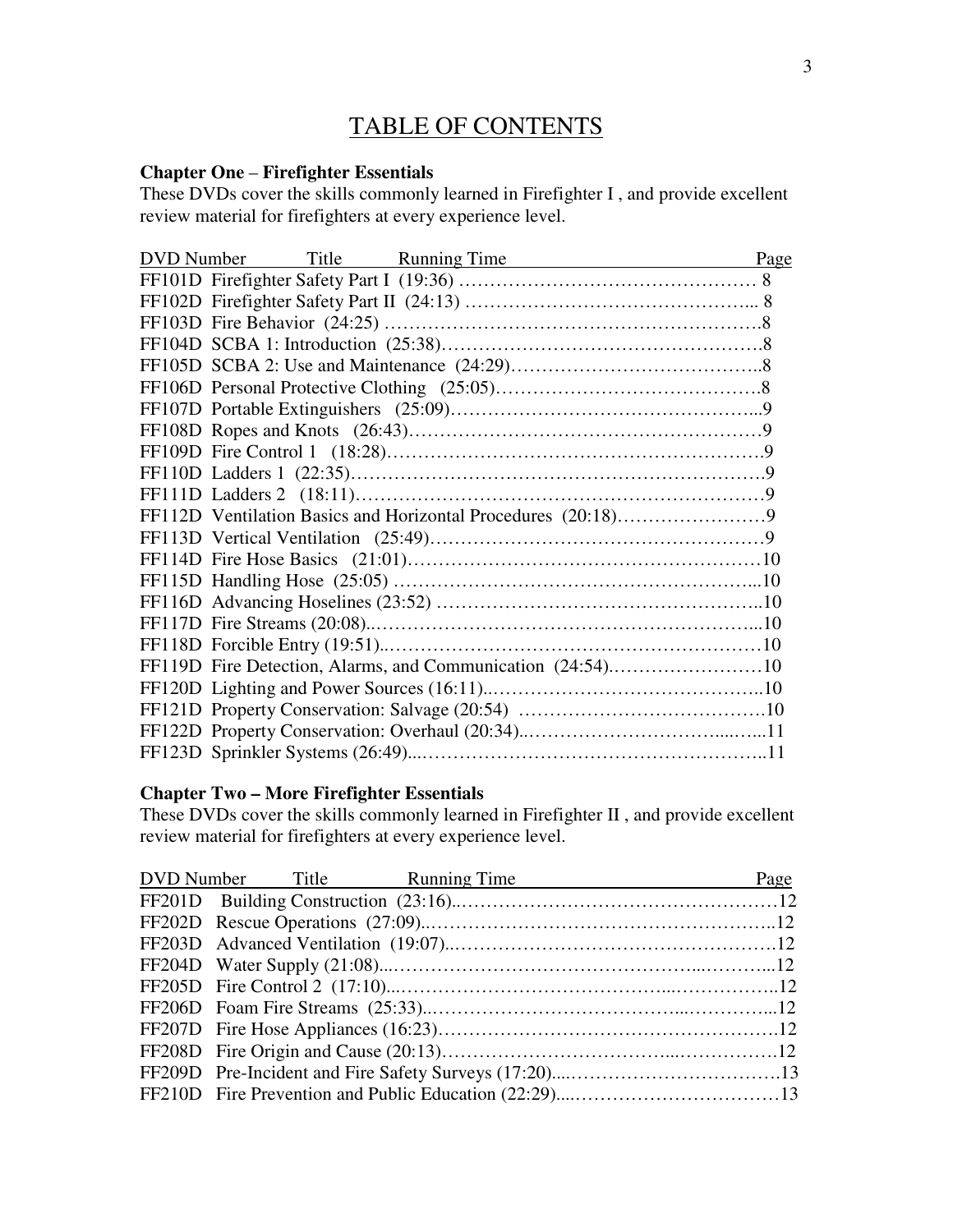#### **Chapter Three - Skills and Drills**

This 9 title series produced by the National Fire Protection Association (NFPA) and the International Association of Fire Chiefs (IAFC) offers detailed instructions for building fundamental firefighting skills. Skills are demonstrated and applied in a variety of drills. The topics and running times are listed below. Each disc has a video overview of the topic, and short video demonstrations of the skills to be learned.

|  | DVD Number Title Running Time | Page                                                                        |
|--|-------------------------------|-----------------------------------------------------------------------------|
|  |                               |                                                                             |
|  |                               |                                                                             |
|  |                               |                                                                             |
|  |                               |                                                                             |
|  |                               |                                                                             |
|  |                               |                                                                             |
|  |                               |                                                                             |
|  |                               | FF218D Special Operations (EMS, vehicle extrication, HAZMAT decon)(15:00)14 |

#### **Chapter Four - Supplemental Training for Firefighters**

These materials contain information vital to firefighter safety and survival and are aimed to build on the knowledge acquired from essential firefighter training.

| <b>DVD</b> Number | Title Running Time                                                               | Page |
|-------------------|----------------------------------------------------------------------------------|------|
|                   |                                                                                  |      |
|                   |                                                                                  |      |
| FFS221D           |                                                                                  |      |
| FFS222D           |                                                                                  |      |
| FFS223D           |                                                                                  |      |
| FFS224D           |                                                                                  |      |
| FFS225D           |                                                                                  |      |
| FFS226D           |                                                                                  |      |
| FFS227D           |                                                                                  |      |
| FFS228D           | To Hell And Back - Volume II - Situational Awareness17                           |      |
|                   |                                                                                  |      |
|                   | FFS230D and FFS230CD Firefighter Life Safety Initiatives – Volume $4 - DVD$ 118  |      |
|                   | FFS231D and FFS231CD Firefighter Life Safety Initiatives – Volume $4 - DVD 2.18$ |      |
|                   | FFS232D Intro to NIMS (National Incident Management System) (11:30)19            |      |
| FFS233D           |                                                                                  |      |
| FFS234D           |                                                                                  |      |
| FFS235D           | National Fire Academy Health and Safety Officer Course Videos19                  |      |
|                   | FFS236D National Fire Academy Incident Safety Officer Course Videos19            |      |
| FFS237D           | Health and Wellness for Volunteer Fire and Emergency Services CD20               |      |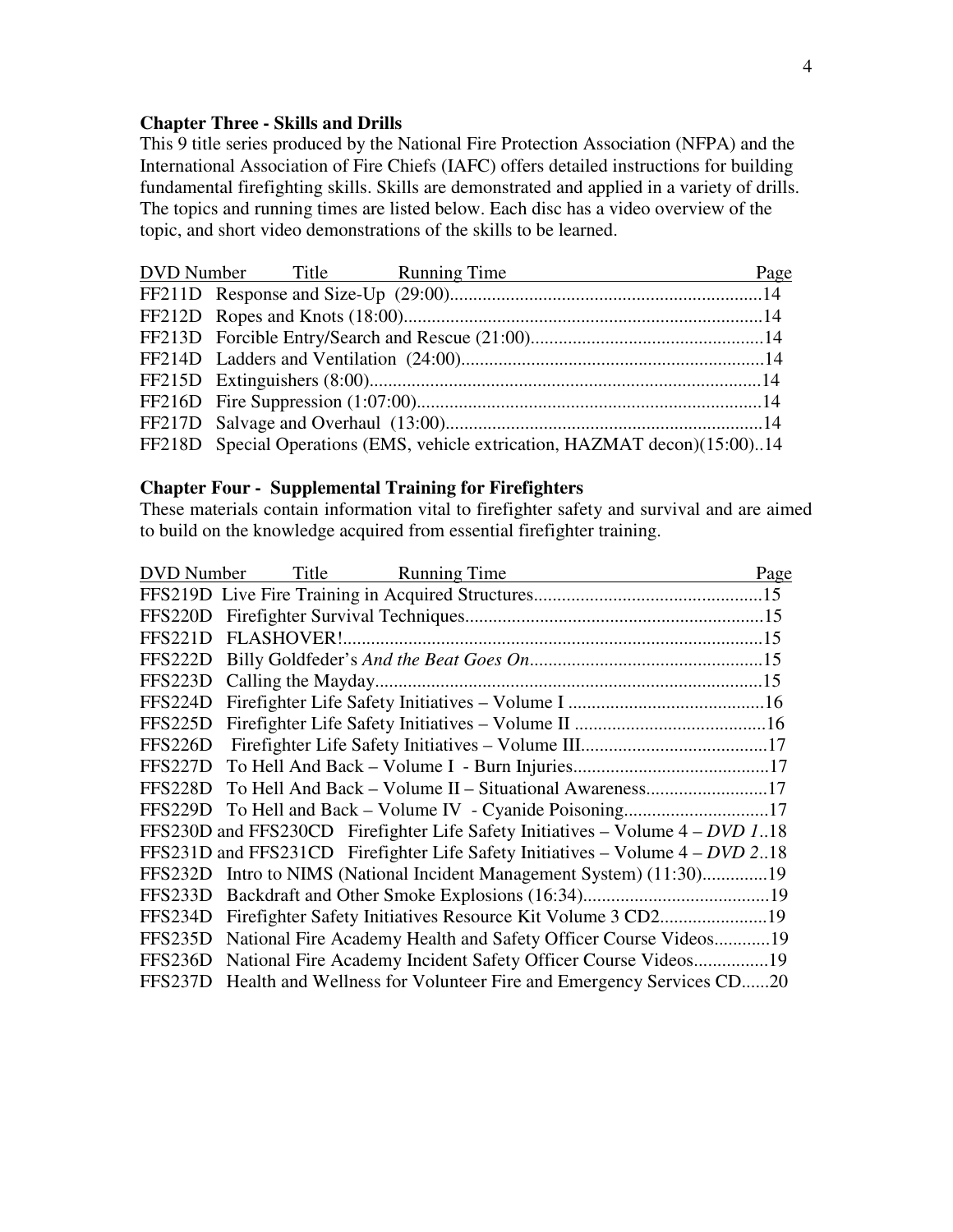#### **Chapter Five – Shared Resources**

These materials are provided through South Dakota's participation in the TRADE (Training Resources and Data Exchange) program. Learn more about TRADE in the descriptions.

|  | DVD Number Title Running Time | Page |
|--|-------------------------------|------|
|  |                               |      |
|  |                               |      |
|  |                               |      |
|  |                               |      |
|  |                               |      |

## **Chapter Six – Hazardous Materials Awareness**

These two DVDs introduce firefighters to the basics of hazardous materials.

|  | DVD Number Title Running Time | Page |
|--|-------------------------------|------|
|  |                               |      |
|  |                               |      |

#### **Chapter Seven – Hazardous Materials Response**

This section of DVDs includes videos on response tactics and various resources used for HAZMAT responses, as well as specialized videos regarding fuels, pipelines, drug labs, and operations with explosive dust. Also included are videos from the Chemical Safety Board, which use real life HAZMAT incidents to educate about specific hazards and the potential for loss of life and property.

| DVD Number<br>Title Running Time                               | Page |
|----------------------------------------------------------------|------|
|                                                                | .23  |
|                                                                |      |
|                                                                |      |
|                                                                |      |
|                                                                |      |
|                                                                | .23  |
|                                                                |      |
| HMR310D CHEMTREC: An Overview for Emergency Responders24       |      |
|                                                                |      |
|                                                                | 24   |
|                                                                |      |
|                                                                |      |
|                                                                |      |
| HMR315D BIODIESEL: Response Considerations (SEND DVD and CD)25 |      |
|                                                                |      |
|                                                                |      |
|                                                                |      |
|                                                                |      |
|                                                                |      |
|                                                                |      |
|                                                                |      |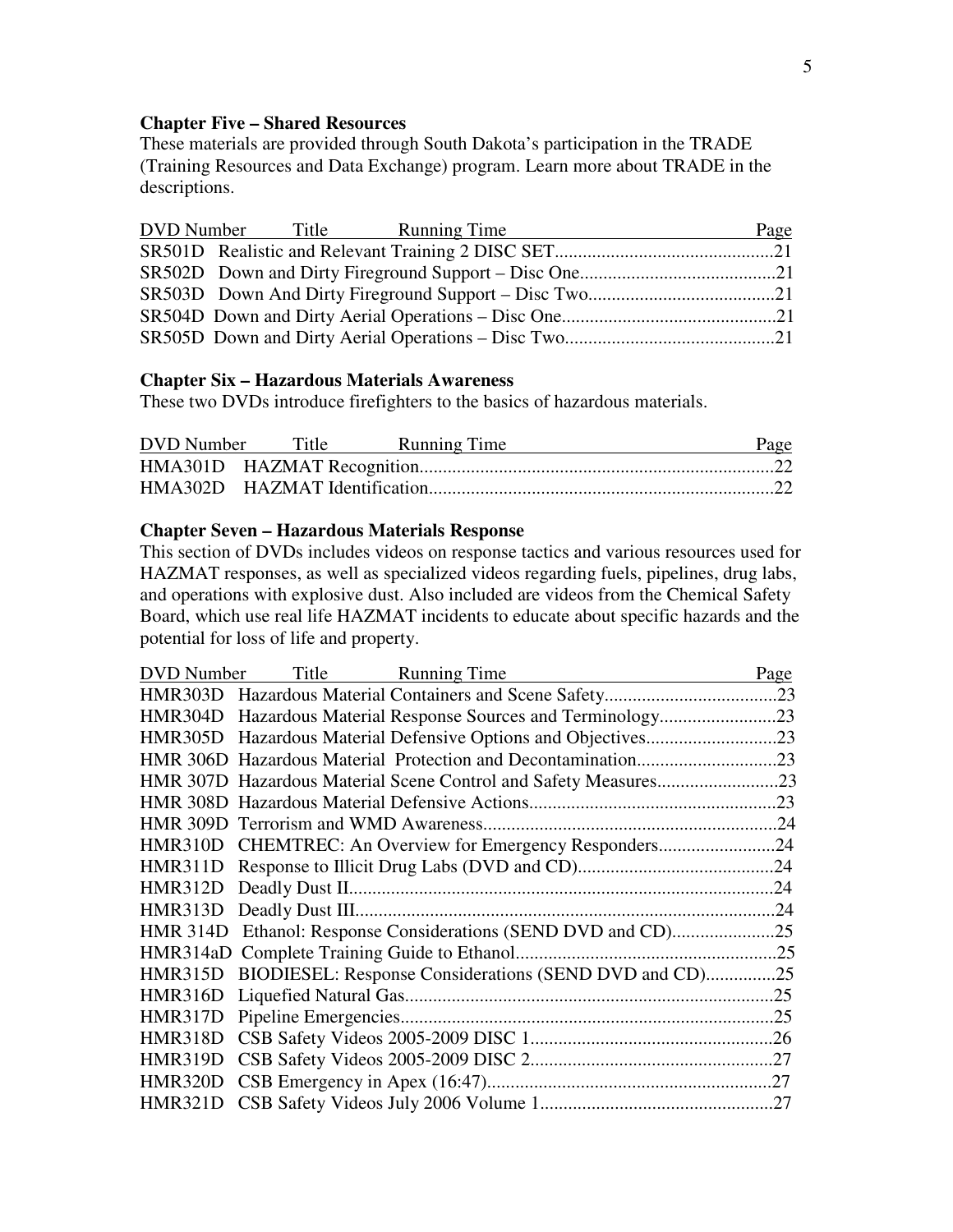## **Chapter Eight – Rescue Operations**

These videos provide an overview of rescue operations, including the different types of rescues, PPE, tools, equipment, and victim/responder safety, along with other specialized information for the different types of rescues.

| Page                          |
|-------------------------------|
|                               |
|                               |
|                               |
|                               |
|                               |
|                               |
|                               |
|                               |
|                               |
|                               |
| DVD Number Title Running Time |

#### **Chapter Nine – Rescue Extras**

This section features specialized information on specific rescues and firefighter safety at emergency scenes.

| DVD Number Title Running Time                                           | Page |
|-------------------------------------------------------------------------|------|
|                                                                         |      |
|                                                                         |      |
|                                                                         |      |
|                                                                         |      |
| RESX415D Toyota/Lexus Hybrid Emergency Response Information CD30        |      |
|                                                                         |      |
| RESX417D Firefighter Life Safety Initiatives Resource Kit – Volume II31 |      |
|                                                                         |      |
|                                                                         |      |
|                                                                         |      |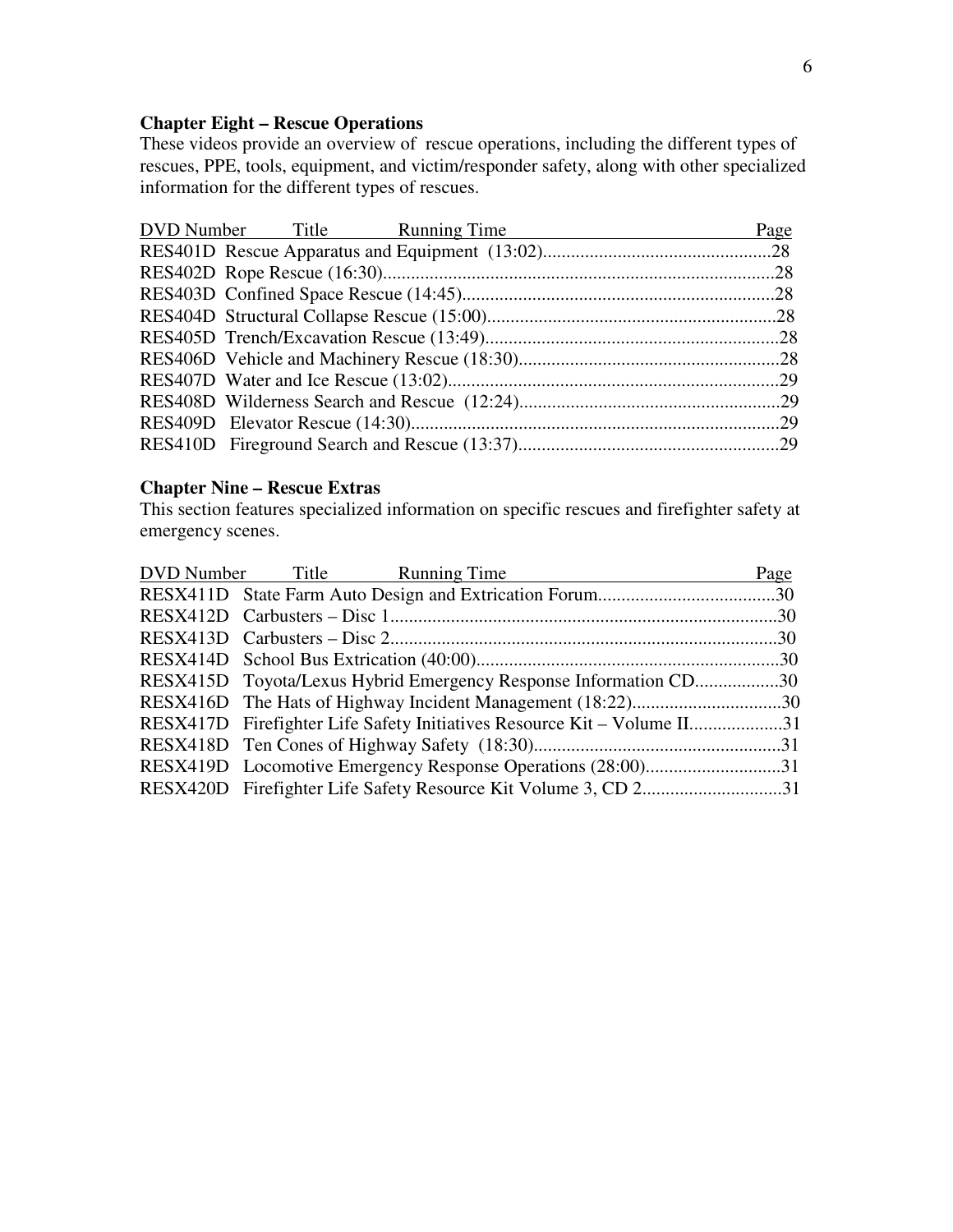#### **Chapter 10 – Fire Prevention and Community Safety**

This section features materials designed to educate the public about fire safety and prevention.

| DVD Number Title Running Time<br>Page                                         |  |
|-------------------------------------------------------------------------------|--|
| FPD701 Commander Courage and the Fire Station Adventure – (28:00)32           |  |
| FPD702 Disney's Safety Smart About Fire with Timon and Pumbaa - (13:00)32     |  |
|                                                                               |  |
| FPD704 Rainbow Valley Heroes The Big Race and Other Adventures (30:00)32      |  |
|                                                                               |  |
|                                                                               |  |
|                                                                               |  |
|                                                                               |  |
|                                                                               |  |
| FPD710 RVFD Volume 6 - Home Fire Escape Plans (10:00)33                       |  |
| FPD711 RVFD Volume 7 – Fire in Your House Part I (10:00)33                    |  |
| FPD712 RVFD Volume 8 – Fire in Your House Part II (10:00)34                   |  |
| FPD713 RVFD Volume 9 - If Fire Gets on Your Clothes (10:00)34                 |  |
|                                                                               |  |
| FPD715 Disney's Safety Smart Science FIRE, Bill Nye the Science Guy (25:00)34 |  |
|                                                                               |  |
|                                                                               |  |
|                                                                               |  |
|                                                                               |  |
|                                                                               |  |
|                                                                               |  |
|                                                                               |  |
|                                                                               |  |
|                                                                               |  |
|                                                                               |  |
|                                                                               |  |
|                                                                               |  |
|                                                                               |  |
|                                                                               |  |
|                                                                               |  |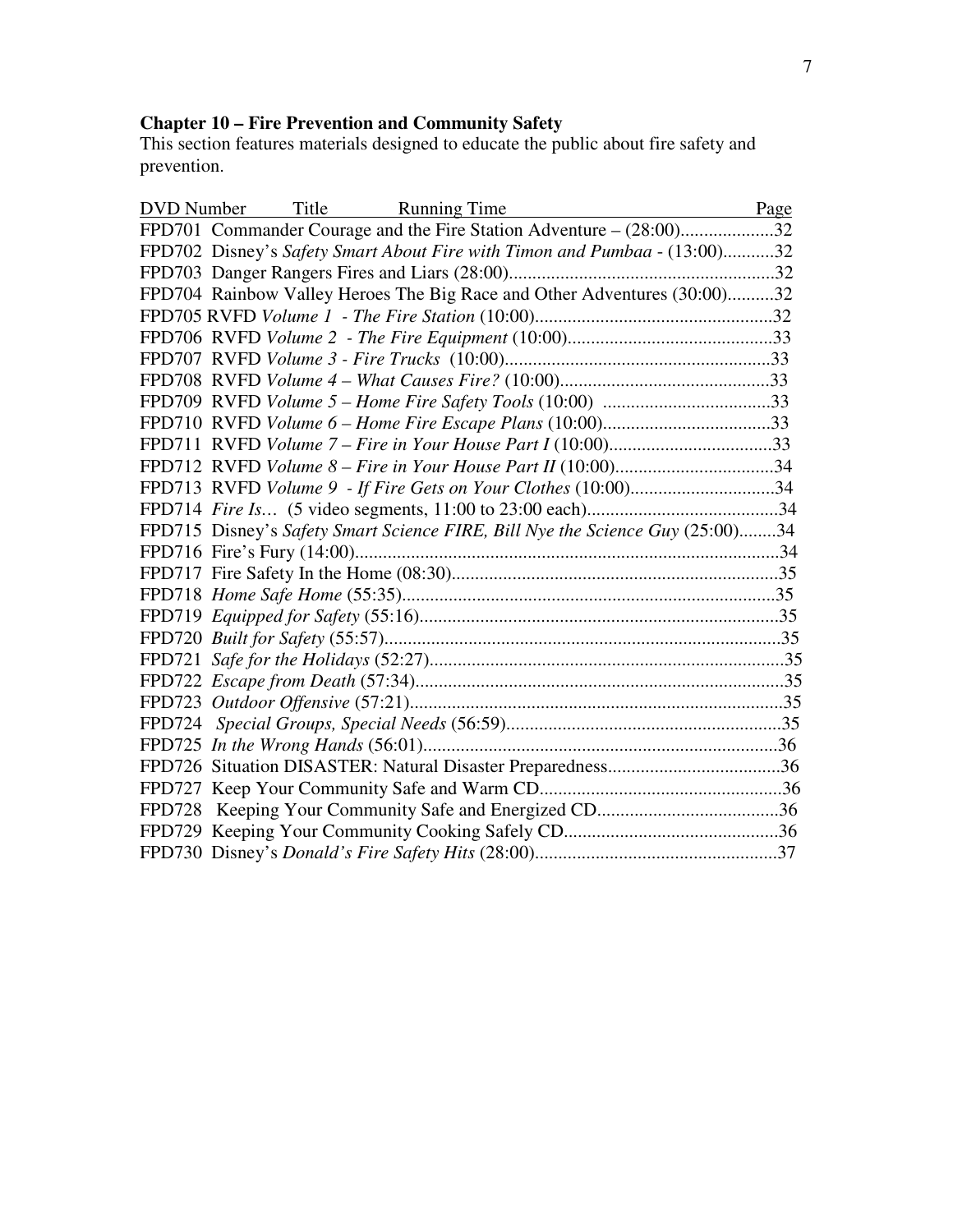# CONTENTS DESCRIPTIONS:

## **Chapter One** – **Firefighter Essentials**

These DVDs cover the skills commonly learned in Firefighter I , and provide excellent review material for firefighters at every experience level.

#### **FF101D – Firefighter Safety Part I - (19:36)**

This course presents an overview of fire department and firefighter responsibilities under NFPA 1500. It describes the Incident Command System, control zones at emergency response scenes, and how to meet the physical demands of the job through fitness and wellness programs.

#### **FF102D – Firefighter Safety Part II – (24:13)**

Discusses standard operating procedures and the importance of teamwork. Describes accountability systems and on-scene rehabilitation and their importance to safety. Presents survival methods for firefighters who become disoriented or trapped in fires. Identifies safe procedures for riding in apparatus, working on roadway emergency scenes, shutting off utilities at an emergency scene, and responding to electrical emergencies.

#### **FF103D – Fire Behavior – (24:25)**

Describes the science of fire and combustion, the fire tetrahedron, states of fuel, pyrolysis and vaporization. Identifies types of heat energy, methods of heat transfer, the stages of the compartment fire development, the products of combustion, factors in fire development, and dangerous fire conditions for firefighters.

#### **FF104D – SCBA 1: Introduction – (25:38)**

Presents the functions of each component of the SCBA system, safety features of various types of SCBA, limitations of the SCBA, and hazardous environments that require respiratory protection.

### **FF105D – SCBA 2: Use and Maintenance –(24:29)**

Demonstrates correct SCBA donning and doffing techniques, inspection and care procedures, how to change cylinders at an emergency scene, and safety precautions and rules for using SCBA in emergency situations.

#### **FF106D – Personal Protective Clothing – (25:05)**

Lists the elements of the complete protective ensemble worn by firefighters and describes the functions and specifications for each element of personal protective clothing. Describes special clothing situations, firefighter responsibilities for the care and maintenance of turnout gear, and safety requirements for work uniforms and safety shoes.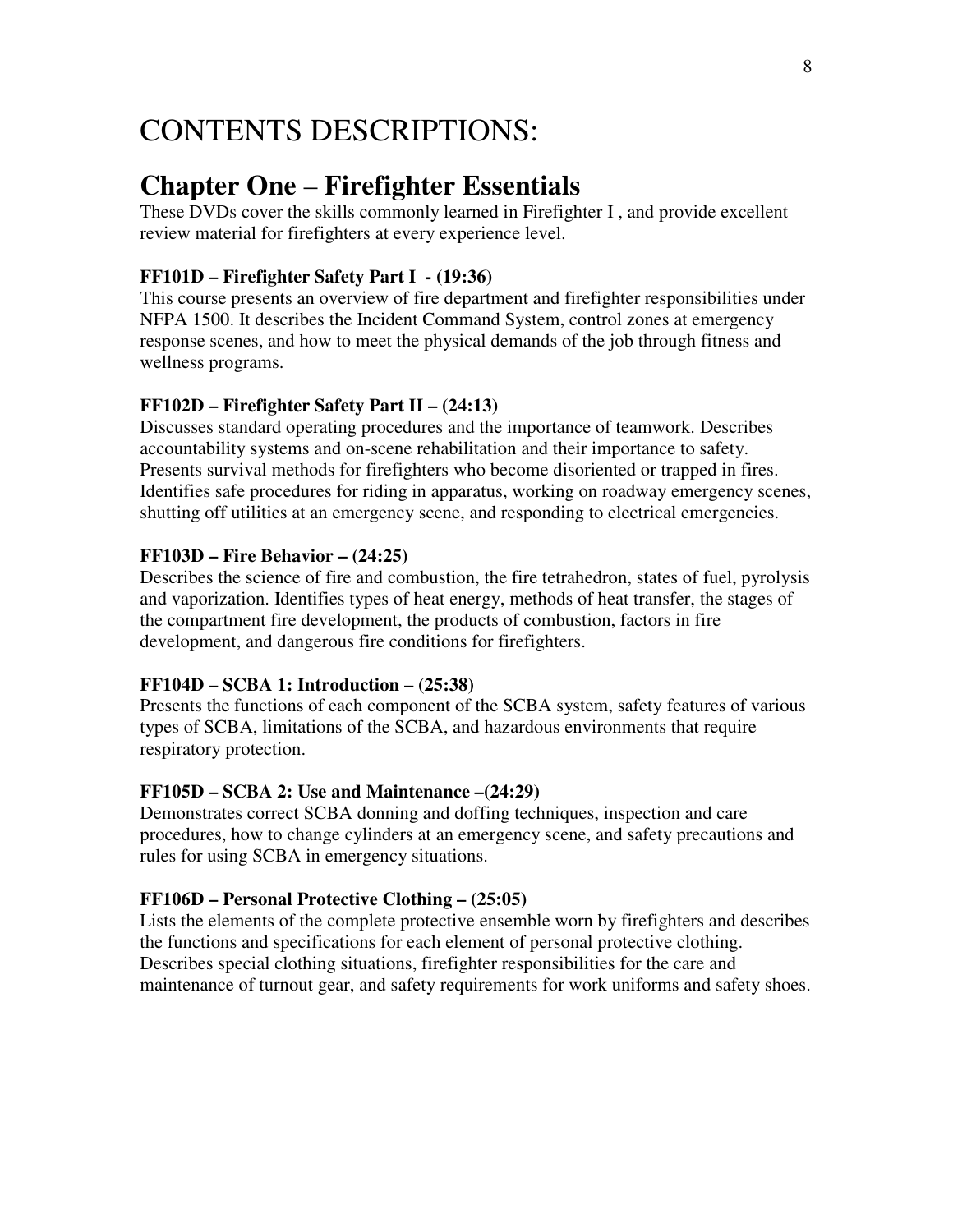#### **FF107D – Portable Extinguishers – (25:09)**

Can be used in public education, as well as fire service training. Presents the classification and rating system for extinguishers, types of hand-held extinguishers, and how to select the correct extinguisher for a fire. Presents steps for operating portable extinguishers and demonstrates how to extinguish fires using the most common types of fire extinguishers. Discusses extinguisher maintenance and demonstrates extinguisher inspection.

#### **FF108D – Ropes and Knots – (26:43)**

Presents types, ratings, and uses for fire service rope. Describes rope materials and construction, methods for inspecting rope, and how to maintain and store rope. Demonstrates six basic knots used by firefighters and methods for hoisting equipment.

#### **FF109D – Fire Control 1 – (18:28)**

Discusses basic fire control strategies and safety. Demonstrates how to advance a charged attack line into a structure fire, three methods of water application, master stream device, basic fire suppression tactics for Class B fires, and techniques for suppressing vehicle fires and other exterior fires.

#### **FF110D – Ladders 1 -(22:35)**

Defines basic ladder terminology and discusses ladder types and their uses on the fireground. Demonstrates ladder maintenance and inspections, how to select the correct ladder for the task, and basics in ladder handling. Shows ladder carries for one, two, and three firefighters.

#### **FF111D – Ladders 2 – (18:11)**

Shows factors that affect ground ladder placement, correct ladder placement to meet specific objectives, and ladder raises for one, two, and three firefighters. Demonstrates procedures for securing ladders, methods for climbing ladders, and how to place a roof ladder.

#### **FF112D – Ventilation Basics and Horizontal Procedures –(20:18)**

Describes the fundamentals of ventilation, including benefits and safety concerns, especially backdraft and flashover. Describes horizontal and vertical ventilation, positive pressure, negative pressure, and hydraulic ventilation. Demonstrates horizontal ventilation procedures.

#### **FF113D – Vertical Ventilation – (25:49)**

Describes safety precautions for rooftop operations, roof types and construction, and their impact in vertical ventilation. Shows how to determine the integrity of a roof system and basic indicators of a roof collapse. Demonstrates methods for opening flat and pitched roofs using a variety of techniques.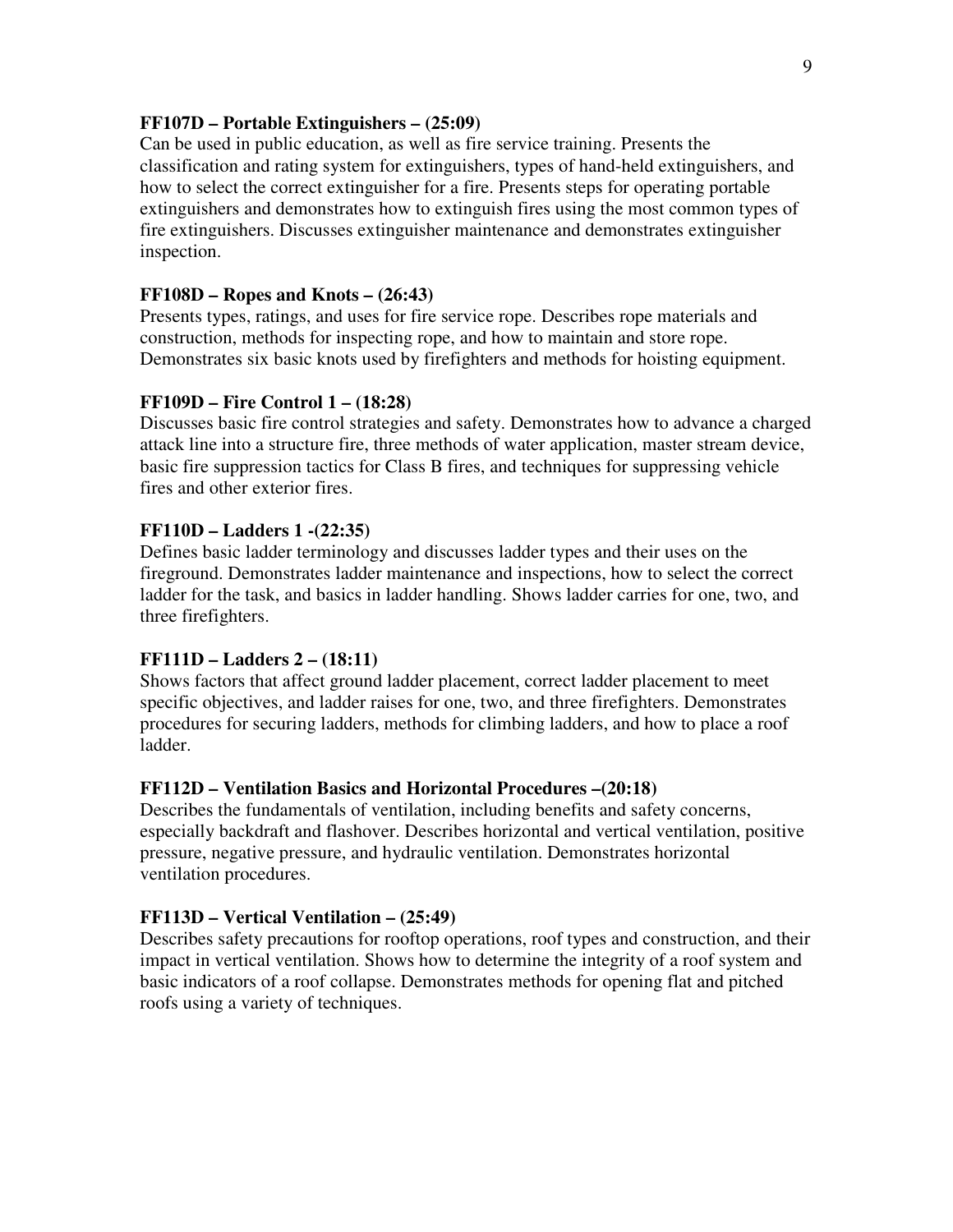### **FF114D – Fire Hose Basics – (21:01)**

Shows fire hose construction, sizes, uses, basic hose maintenance, and how to prevent hose damage. Identifies types of hose couplings, tools, and appliances and demonstrates hose roll methods.

## **FF115D – Handling Hose – (25:05)**

Presents guidelines for loading hose and basic types of hose loads and finishes. Demonstrates common hoselays and methods for coupling and uncoupling hose.

## **FF116D – Advancing Hoselines - (23:52)**

Demonstrates how to pull/carry hose from a pumper to the fire location for a variety of hose loads. Shows how to advance hose into structures and in stairways, from a standpipe and up a ladder, and how to hoist hose. Describes how to extend a section of hose and how to retrieve a loose hoseline. Shows basic procedures for operating and controlling attack lines.

## **FF117D – Fire Streams – (20:08)**

Identifies basic sizes and types of fire streams and the advantages and disadvantages of each type. Shows the use and maintenance of different types of nozzles. Defines "water hammer" and shows how to prevent it.

## **FF118D – Forcible Entry – (19:51)**

Identifies forcible entry tools and how they should be used and maintained. Demonstrates procedures for through-the-lock entry on doors and forced entry through different types of doors and windows.

## **FF119D – Fire Detection, Alarms, and Communication – (24:54)**

Presents methods and technologies for receiving alarms from the public. Shows the basic components of fire alarm and smoke detection systems. Presents an overview of the communication center and systems for dispatching fire department personnel to an emergency. Demonstrates good radio procedures and procedures for routine and emergency communications.

## **FF120D – Lighting and Power Sources – (16:11)**

Describes types of lighting used in the fire service, auxiliary electrical equipment, and power plants. Reviews safety considerations for using lighting and electrical equipment. Demonstrates how to set up electrical equipment, illuminate the emergency scene, and maintenance of lighting and portable power plants.

## **FF121D – Property Conservation: Salvage – (20:54)**

Presents the benefits of good salvage operations to the public and the fire department. Demonstrates procedures for storing and deploying salvage covers, how to construct a water chute and a catchall using salvage covers, and how to cover openings in the roof, windows, and doors to protect the property from secondary damage.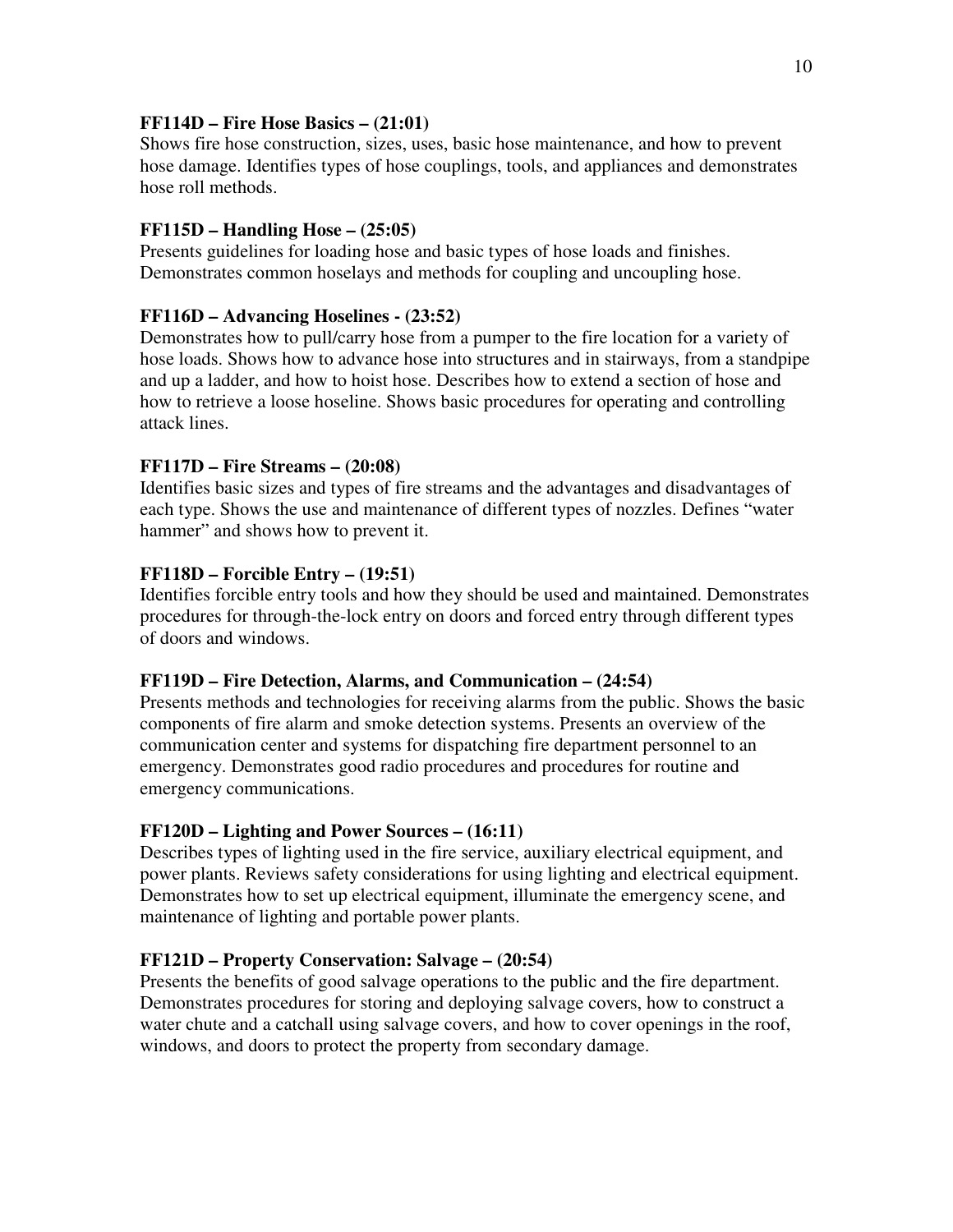### **FF122D – Property Conservation: Overhaul – (20:34)**

Presents indicators of structural instability and procedures for finding hidden fires. Describes procedures for opening concealed spaces, extinguishing hidden fires, preserving evidence, and restoring the premises after a fire.

#### **FF123D – Sprinkler Systems – (26:49)**

Describes the effectiveness of sprinkler systems in saving life and property. Describes how sprinklers work and presents different types of sprinkler systems, components of sprinkler systems, and the locations and appearance of control and operating valves. Describes considerations for responding to fires in protected buildings.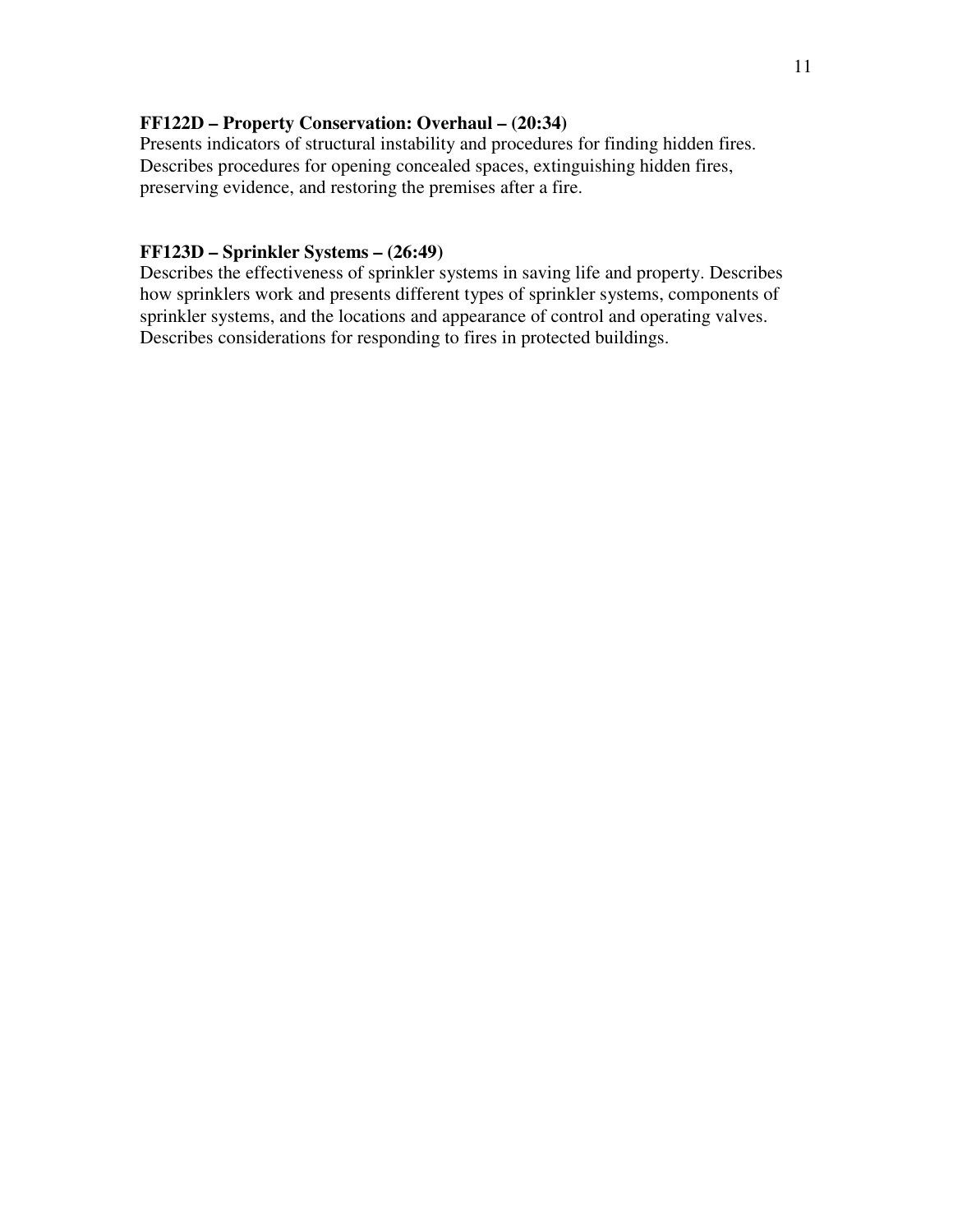## **Chapter Two – More Firefighter Essentials**

These DVDs cover the skills commonly learned in Firefighter II and provide excellent review material for firefighters at every experience level.

## **FF201D – Building Construction – (23:16)**

Describes construction classifications used in most building codes and the role of fire resistance ratings. Describes the characteristics and fire behavior of five types of construction, defines building construction terms, and the effects of fire and fire suppression activities on various building materials. Identifies the signs of dangerous building conditions, such as heavy fire loads and building collapse.

## **FF202D – Rescue Operations – (27:09)**

Demonstrates how to move injured victims using carries, drags, and stretchers. Presents various types of rescue tools and the dangers of vehicle restraint systems. Demonstrates methods to extricate an entrapped victim from a vehicle.

## **FF203D – Advanced Ventilation – (19:07)**

Presents the factors affecting ventilation decisions. Shows precautions against upsetting vertical ventilation, methods for ventilating a basement or windowless building, and special ventilation considerations of high rise buildings.

## **FF204D – Water Supply – (21:08)**

Explains the components of water supplies for fire department operations, the operation of different types of hydrants, and how to service test fire hose.

## **FF205D – Fire Control 2 - (17:10)**

Demonstrates fire control tactics for difficult fires, including a large, exterior Class B fire, fires in upper levels of structures, fires below grade, fires in energized electrical equipment, and fires involving a flammable gas cylinder.

#### **FF206D – Foam Fire Streams - (25:33)**

Describes the fundamentals of foam, including how foam is generated, how it extinguishes or suppresses fires, types of foam proportioners, nozzles and other foam generating systems, and various types of foam. Demonstrates how to assemble a foam fire stream using an eductor. Features troubleshooting tips for foam operations.

## **FF207D – Fire Hose Appliances (16:23)**

Shows different types of fire hose appliances, including valves, valve devices, fittings, and intake devices. Identifies the correct type of appliances to be used in specific fireground operations. Demonstrates how to clean and maintain hose appliances.

## **FF208D – Fire Origin and Cause (20:13)**

Presents the firefighter's role in fire cause determination from first alarm to final overhaul. Shows how to secure the fire scene pending an investigation and describes legal considerations of the fire cause determination. Demonstrates how to safeguard evidence at the scene.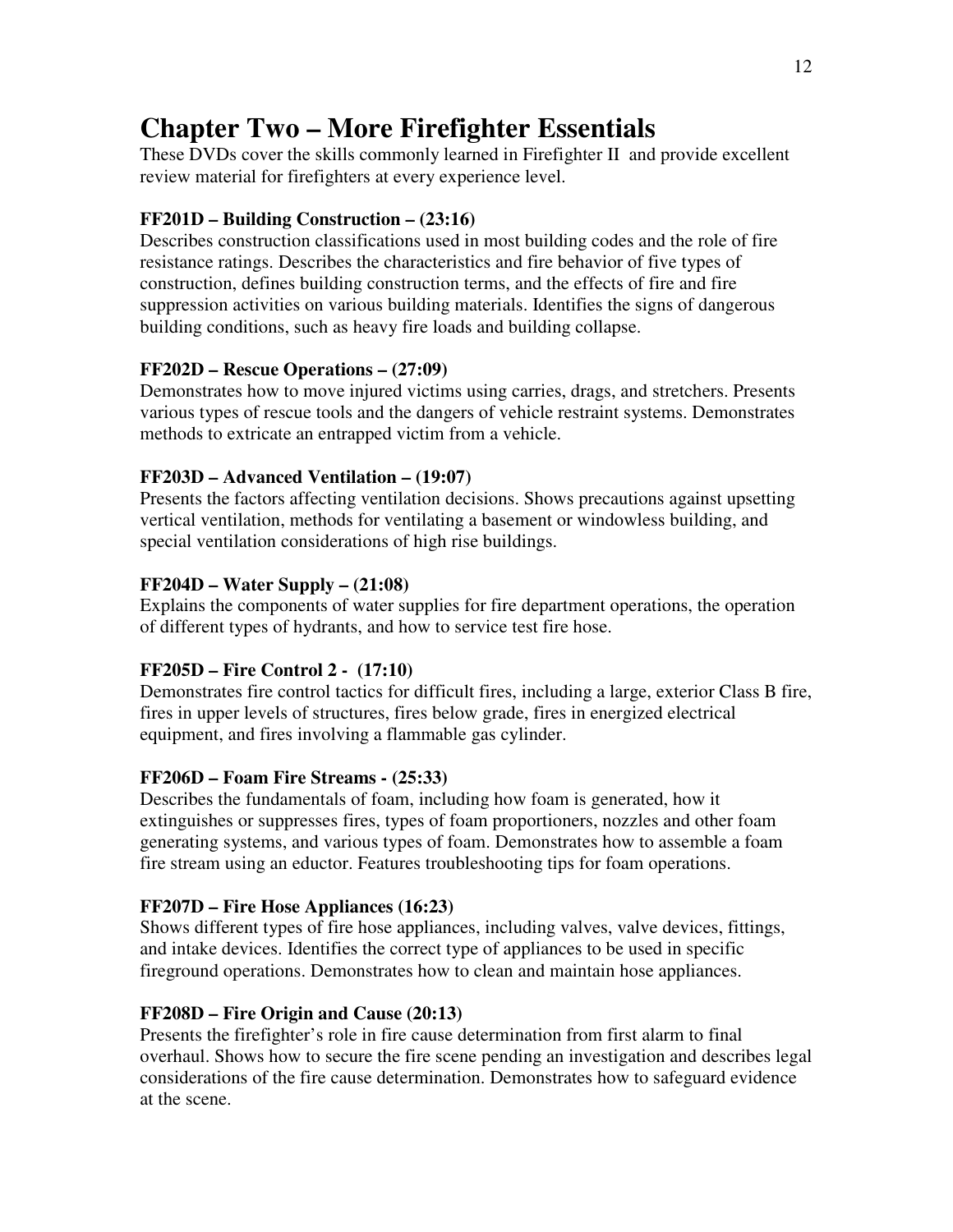#### **FF209D – Pre-Incident and Fire Safety Surveys – (17:20)**

Presents the firefighter's role in fire prevention and preparedness. Demonstrates steps for conducting pre-incident surveys. Identifies common hazards found in occupancies and shows how to inspect fire protection systems for readiness.

#### **FF210D – Fire Prevention and Public Education – (22:29)**

Explains the importance of fire prevention and public education to the fire department and to the community. Demonstrates how to conduct a residential fire safety survey, describes common fire and life safety hazards in the home, how to present fire safety information to small groups, and how to conduct station tours.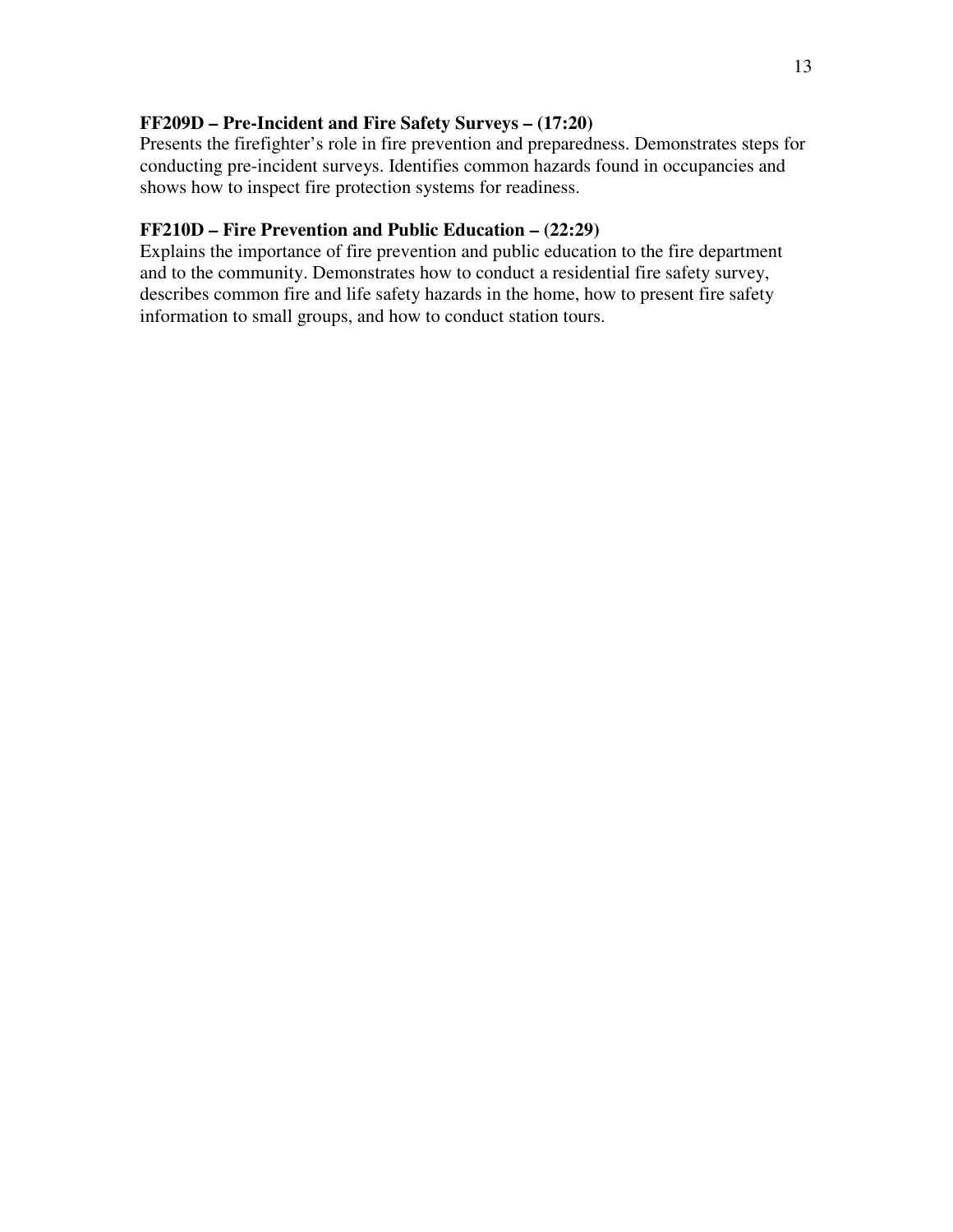## **Chapter Three - Skills and Drills**

This nine title series produced by the National Fire Protection Association (NFPA) and the International Association of Fire Chiefs (IAFC) offers detailed instructions for building fundamental firefighting skills. Skills are demonstrated and applied in a variety of drills. The topics and running times are listed below. Each disc has a video overview of the topic and short video demonstrations of the skills to be learned.

**FF211D – Response and Size-Up – (29:00)** 

- **FF212D Ropes and Knots (18:00)**
- **FF213D Forcible Entry/Search and Rescue (21:00)**
- **FF214D Ladders and Ventilation (24:00)**
- **FF215D Extinguishers (8:00)**
- **FF216D Fire Suppression (1:07:00)**
- **FF217D Salvage and Overhaul (13:00)**

**FF218D – Special Operations (Emergency medical care, vehicle extrication, HAZMAT Decontamination) - (15:00)**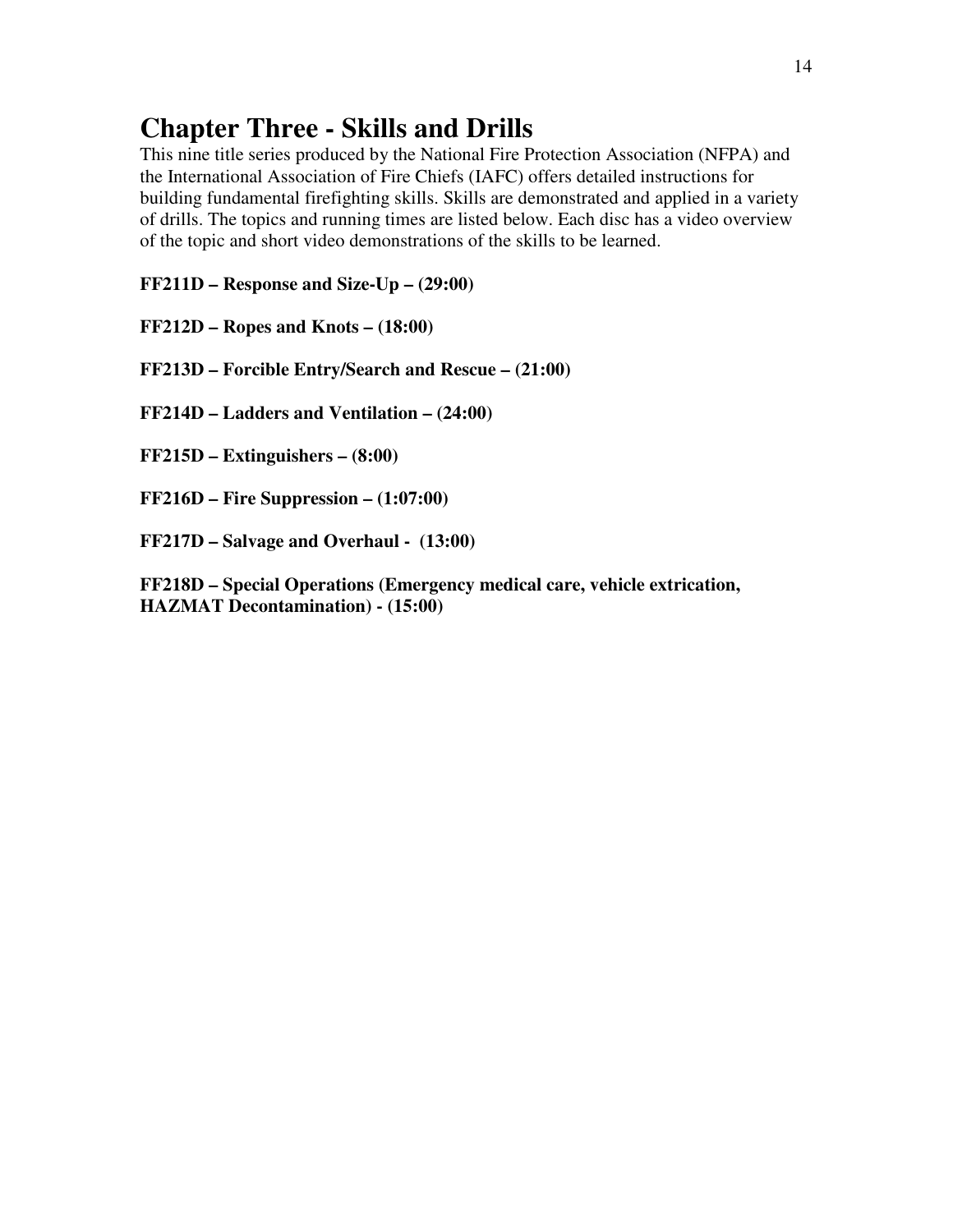## **Chapter Four** - **Supplemental Training for Firefighters**

These materials contain information vital to firefighter safety and survival and are aimed to build on the knowledge acquired from essential firefighter training.

#### **FFS219D – Live Fire Training in Acquired Structures – (26:00)**

This DVD explains the procedures established in the National Fire Protection Association 1403 Standard on Live Fire Training Evolutions. It also presents guidelines to help fire departments properly acquire, inspect, prepare, and drill in acquired buildings. Viewers will learn about the roles of students, instructors, and safety officers and their responsibilities in creating a safer live fire training atmosphere that follows nationally accepted safety standards. The video footage shows examples of live burn preparation for different structures and excellent methods for meeting the 1403 standard.

#### **FFS220D – Firefighter Survival Techniques – (46:00)**

This video covers firefighter survival by the implementation of proper tactics in unison with proper staffing. Frank Ricci and other notable instructors from departments of all sizes cover 28 tactics grouped into four categories (Fire Attack, Self-Rescue, Rescuing a Firefighter, and Safety Precautions), including: size-up, initial attack, hose in stairwell, flashover, situational awareness, vertical ventilation, clearing the window, confining the fire, basement fires, commercial structure fires, Mayday, air management, and many other topics.

#### **FFS221D – FLASHOVER! – (20:00)**

Flashover is both dramatic and deadly. Understanding flashover can save firefighter lives. Learn from Chief Vincent Dunn when flashover occurs and safety techniques that can prevent or delay this dangerous event.

#### **FFS222D – Billy Goldfeder's** *And the Beat Goes On* **– (40:00)**

Deputy Chief Billy Goldfeder, Fire Engineering contributing editor and FDIC speaker, rallies the troops to fight smarter and safer by refusing to make common mistakes that can have fatal consequences – failing to wear a seatbelt, entering a building where there is no human life at risk, failing to drive safely, failing to wear SCBA and all protective gear at every call. Chief Goldfeder challenges chiefs to make sure everyone goes home and reminds firefighters why they must avoid unnecessary risks: the family and friends left behind when they are gone!

#### **FFS223D – Calling the Mayday – (40:00)**

The *Calling the Mayday* course was developed by the National Fire Academy (NFA) in cooperation with other fire service organizations. This course teaches firefighters about what a Mayday is, what the parameters are for calling the Mayday, why it is so important to train on how to handle Mayday emergencies, and how this training can help firefighters survive Mayday situations. (continued on next page)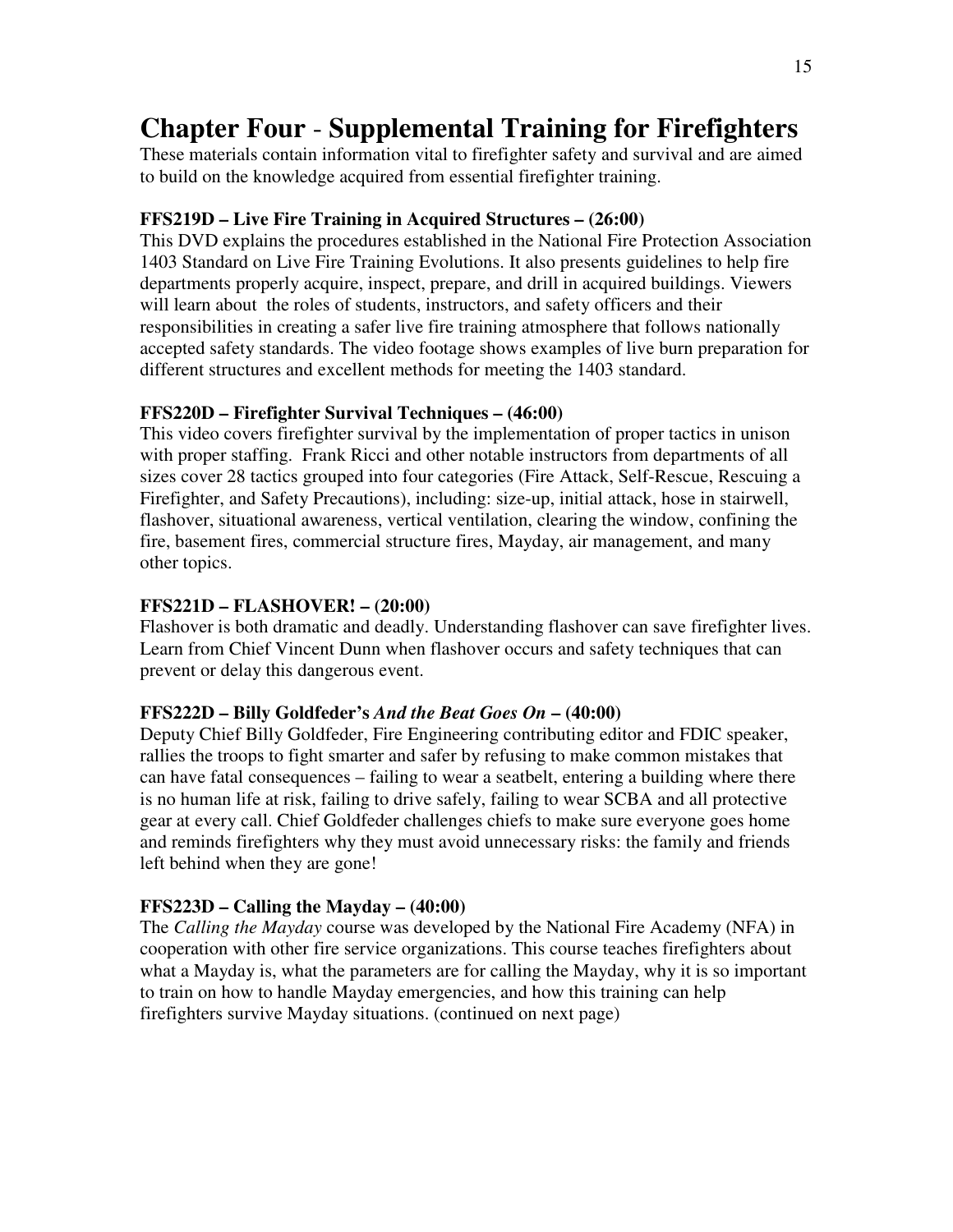(continued from previous page)

This computer disc contains an excellent 40 minute video (a wmv file to be played on a computer) with firefighters discussing their real-life Mayday situations, and how valuable the Mayday training has been for them. It also shows the training exercises with discussion from instructors. The PDF workbook/exam/job performance requirement files needed to conduct a *Calling the Mayday* class are also on the disc. Certificates are available from the NFA for those who complete the training as prescribed by the NFA.

## **FFS224D – Firefighter Life Safety Initiatives – Volume I – (3:00:00)**

The National Fallen Firefighter Foundation, in cooperation with other fire service organizations, presents this disc loaded with information aimed at preventing firefighter injuries and deaths and making sure everyone goes home.

The videos on the disc are wmv files, which may be played on a computer. Seven different topics are addressed regarding the16 Firefighter Life Safety Initiatives. Wellknown fire service leaders are featured in the video segments, including Alan Brunacini, Tim Sendelbach, Rosemary Cloud, I. David Daniels, Billy Goldfeder, Bobby Halton, Rhoda Mae Kerr, John Salka, Ronny Coleman and many others. Topics include:

- *Change* (25:00)
- *Duty* (13:41)
- *Health/Wellness* (23:03)
- *Prevention/Pre-planning* (21:37)
- *Tactics* (21:26), *Training* (25:26)
- *Vehicle Operations* (26:26)

## **FFS225D - Firefighter Life Safety Initiatives – Volume II – (1:40:00)**

The National Fallen Firefighter Foundation, in cooperation with other fire service organizations, presents this disc loaded with information aimed at preventing firefighter injuries and deaths and making sure everyone goes home.

This DVD features the following topics with approximate running times:

- *Turn Out For Life-Fitness for Duty* (33:00)
- *10 Cones of Driving Safety* (17:00)
- *Firefighter Life Safety Initiatives Overview* (30:00)
- *The Hats of Highway Safety* (20:00)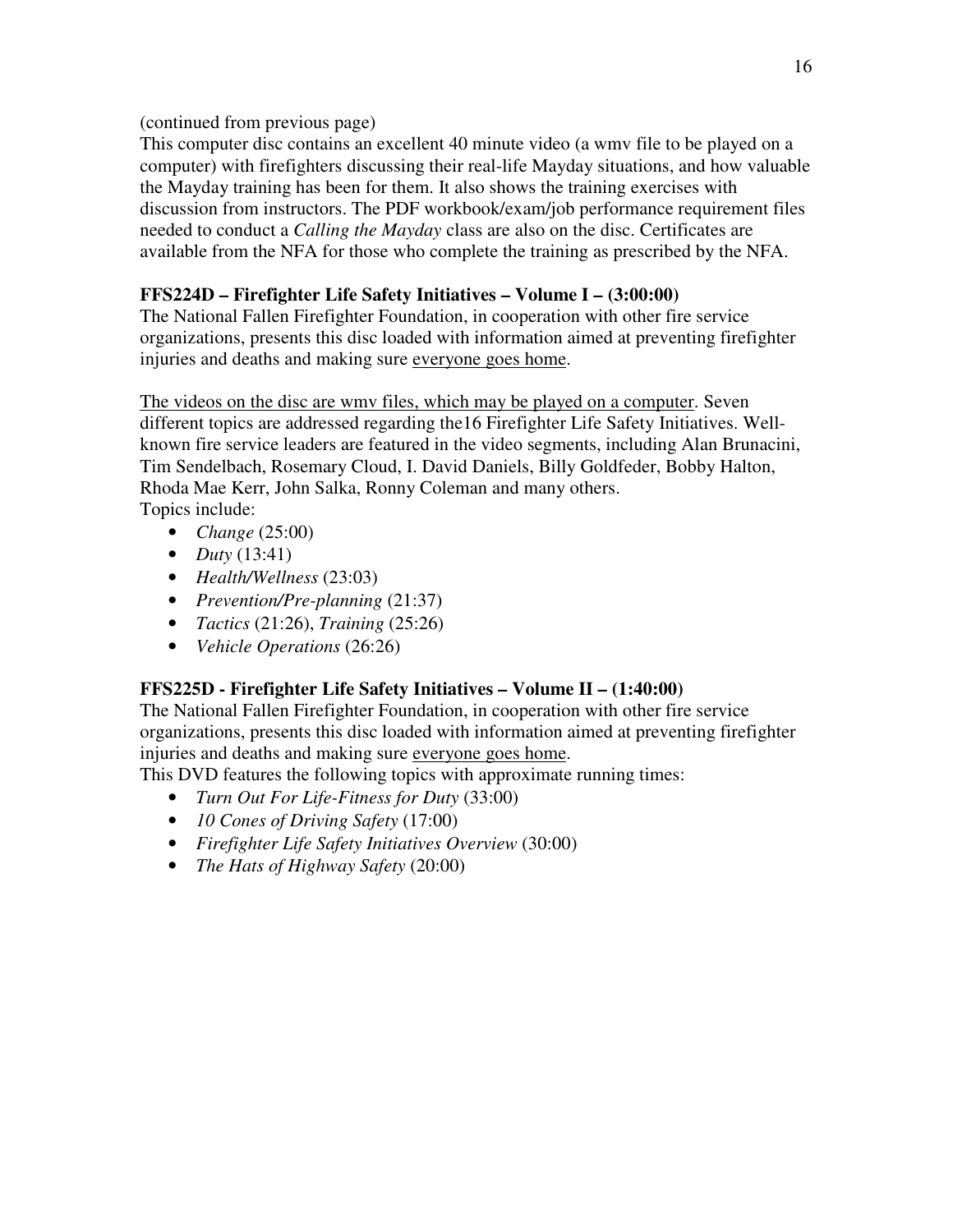## **FFS226D - Firefighter Life Safety Initiatives – Volume III – (90:00)**

The National Fallen Firefighter Foundation, in cooperation with other fire service organizations, presents this disc loaded with information aimed at preventing firefighter injuries and deaths and making sure everyone goes home. This DVD is accompanied by a CD which contains supplemental materials to use with the video programs.

This DVD features the following topics with approximate running times:

- *Advocates for Firefighter Safety: Motivation and Commitment* (08:37)
- *Health and Wellness: Firefighter Cancer Support Network* (07:47)
- *Electrical Safety for Firefighters* (16:25)
- *Dangers of Engineered I-Beam Floors* (04:40)
- *Fire Service As Advocates for Fire Sprinklers* (13:05)
- *Spotlight on Code Officials* (05:17)
- *Everyone Goes Home for the Wildland Urban Interface* (6:16)
- *NIST Research on Positive Pressure Ventilation* (27:19)

## **FFS227D – To Hell And Back – Volume I – Burn Injuries (25:00)**

This educational video presented by the People's Burn Foundation addresses the reality of burn injuries by using the real-life experiences of four burn survivors to teach, train, and change the behaviors of firefighters and emergency medical service personnel. **WARNING:** This material contains graphic images of the reality and horror of burn injuries/treatments and may not be suitable for all audiences, particularly sensitive viewers. Persons who may suffer health or medical issues related to watching such footage are advised to NOT VIEW this material.

## **FFS228D – To Hell And Back – Volume II – Situational Awareness (44:00)**

This educational video presented by the People's Burn Foundation uses interviews with firefighters and computer simulated reenactments to show and tell what went wrong at structural and wildland fires where firefighters suffered serious burn injuries or were killed. Fire service leader Deputy Chief Billy Goldfeder provides commentary on topics vital to firefighter survival and safety, including: water supply, risk v. benefit, proper PPE, SCBA usage, size up, self discipline, tools, communication, incident command, mutual aid, staffing, basic training, SOPs, and accountability.

## **FFS229D – To Hell and Back – Volume IV – Cyanide Poisoning (25:00)**

This educational video presented by the People's Burn Foundation examines the extreme danger to firefighters from cyanide poisoning. This vital information addresses the effects of cyanide exposure on the body, discusses the high levels of cyanide in smoke, examines the health risks of cyanide exposure, tells how to prevent exposures to toxins in smoke, and shares important changes in how to do fire overhaul to prevent exposure. The video also explores the effects of the "Toxic Twins" (carbon monoxide and hydrogen cyanide) on firefighters.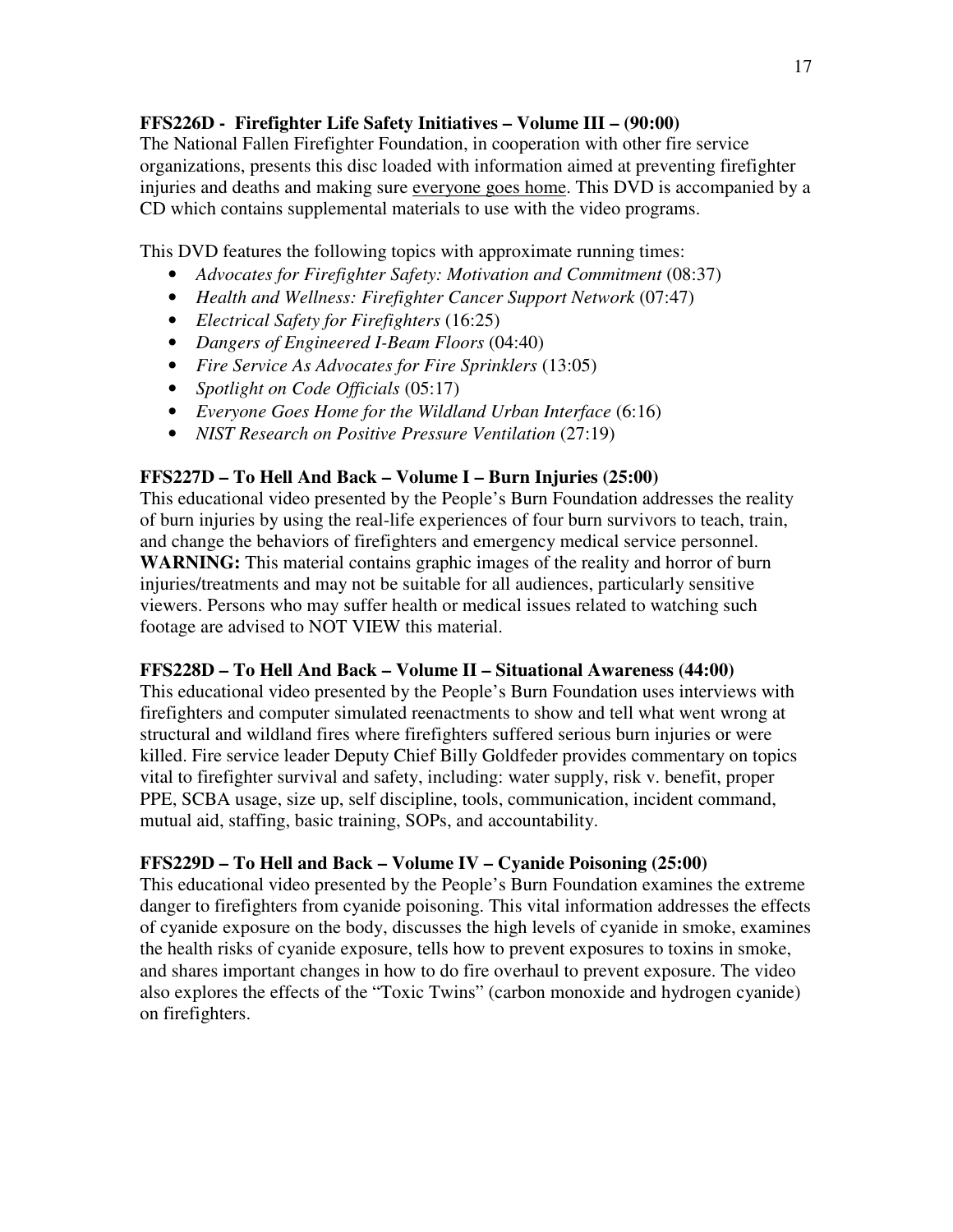## **FFS230D - Firefighter Life Safety Initiatives – Volume 4 – DVD 1**

The National Fallen Firefighter Foundation, in cooperation with other fire service organizations, presents this disc loaded with information aimed at preventing firefighter injuries and deaths and making sure everyone goes home. This DVD is accompanied by a CD which contains supplemental Word and PDF documents to use with the video programs.

This video contains several segments from 2-12 minutes in length covering various topics vital to the survival of firefighters. Titles (with running times) include :

- *Reading Smoke* with Dave Dodson (09:53)
- *Mayday: Are You Ready?*(10:42)
- *Who's In Your Wallet?* with Billy Goldfeder (02:45)
- *The Challenge to Change* (02:31)
- *Seatbelt Related LODD: Needless Tragedies* (03:06)
- *Seatbelt Safety Support Videos:* Seatbelts No Excuses (02:46) *,* Responding with Seatbelts (08:00), The Hugh Lee Newell Story (03:20), Seatbelt Safety on Fire Trucks (06:50)
- *Rapid Intervention Team The Denver Drill* (10:41)
- *Be Right, Be Bright (Visibility on Scene)* (02:52)
- *Fire Service Bosses, Recruits, and Veterans* with Alan Brunacini (11:16)
- *Fire Service Pre-Planning* (07:12)
- *Situational Awareness* with Bobby Halton (06:52)

## **FFS231D - Firefighter Life Safety Initiatives – Volume 4 – DVD 2**

The National Fallen Firefighter Foundation, in cooperation with other fire service organizations, presents this disc loaded with information aimed at preventing firefighter injuries and deaths and making sure everyone goes home. This DVD is accompanied by a CD which contains supplemental Word and PDF documents to use with the video programs.

The segments in this video address firefighter fitness for duty, situational awareness, and resources for persons with burn injuries. These segments include:

- *Fit to Fight* (1:04:00) : The Indiana Volunteer Firefighter Fitness Assessment and Training is featured. The purpose of this program is to educate, train, and prepare firefighters to be physically ready to serve and protect their communities and fellow responders. The video shows the importance of fitness training and demonstrates workouts.
- *FDNY Legends* (29:13): This video helps to raise firefighters' situational awareness through the lessons learned and stories shared by members of the Fire Department of New York who have experienced life-changing injuries, nearmisses, second chances, and the tragedy of their comrades' line-of-duty deaths.
- *From Burn Victim to Burn Survivor* (08:39) : The Phoenix Burn Society created this short video, which features resources for people who have experienced serious burn injuries.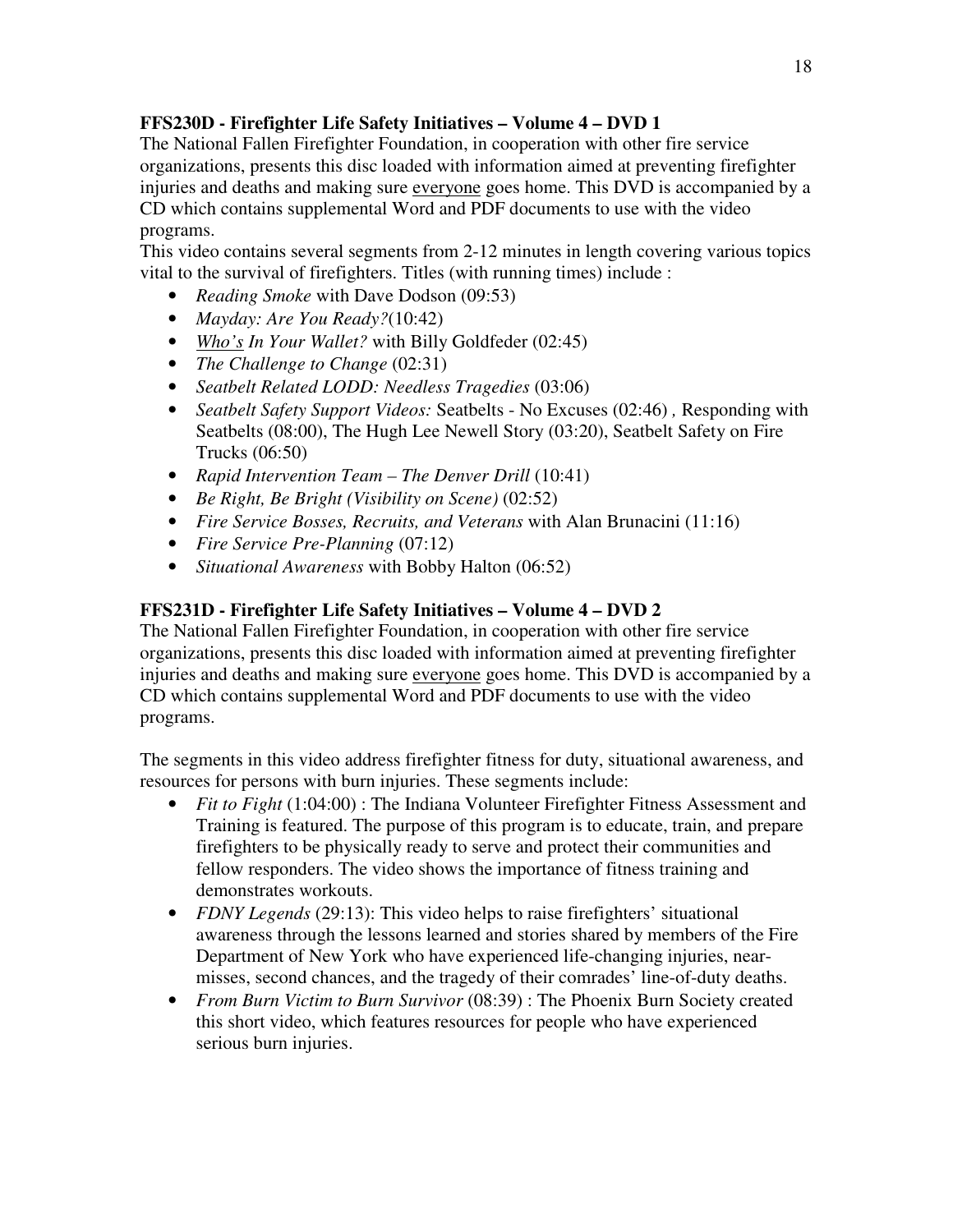## **FFS232D – Introduction to NIMS (National Incident Management System) - (11:30)**

This United States Fire Administration video gives a broad overview of what NIMS is, why it was developed, and how it helps responders better serve the public.

## **FFS233D – Backdraft and Other Smoke Explosions – (16:34)**

The National Fire Academy presents this video featuring Vincent Dunn of the FDNY. Backdraft is explained along with the differences between backdraft and flashover, the conditions for creating catastrophic fire events, and models of fire behavior.

## **FFS234D – Firefighter Safety Initiatives Resource Kit Volume 3 CD2**

This CD is made for use on a computer and contains information on the following topics: *Watch Out Behind You,* a lesson plan and materials regarding responder safety at highway incidents; *Health and Safety Issues in the Volunteer Fire Service,* and *Everyone Goes Home 2007 Newsletter Archives.* 

## **FFS235D – National Fire Academy Health and Safety Officer Course Videos**

These videos are part of the curriculum for the NFA course *Health and Safety Officer*. The course may be offered in your department using grant funds from the SDFMO; contact the office for more information. The videos work well as a supplement to fire training. The segments listed below provide vital information, which is useful to all firefighters, not just officers. These videos cover multiple topics related to preventing line of duty deaths and reducing health risks. The impact of losing a department member is discussed, along with risk management, codes and standards, firefighter fitness for duty, highway incident management, and accident/injury investigation. The titles (with running times) are:

- *Unit 1 Firefighter Fatalities Department Impact* (37:48)
- *Unit 2 Gordon Graham on Risk Management* (16:30)
- *Unit 3 The making of codes and standards* (9:55)
- *Unit 4 Fit to Survive* (17:14)
- *Unit 5 Hampton Roads Highway Incident Management Committee* (16:12)
- *Unit 6 Accident and Injury Investigation* (9:25)

## **FFS236D – National Fire Academy Incident Safety Officer Course Videos**

These videos are part of the curriculum for the NFA class *Incident Safety Officer*. The course may be offered in your department using grant funds from the SDFMO; contact the office for more information. The videos work well as a supplement to fire training. This DVD covers the topics of risk management, firefighter safety, highway safety, learning from line-of-duty deaths, learning from incident critiques, and more. The videos with running times are:

- *Phoenix Fire Department Recovery Process* (17:00)
- *Gordon Graham Risk Management* (15:26)
- *Firefighter Safety in the Wildland Urban Interface* (11:34)
- *Highway Safety For Emergency Service* (18:05)
- *Phoenix Fire Department Incident Critique* (20:11)
- *Activity 6.3 Video from emergency scenes for discussions on safety* (15:30)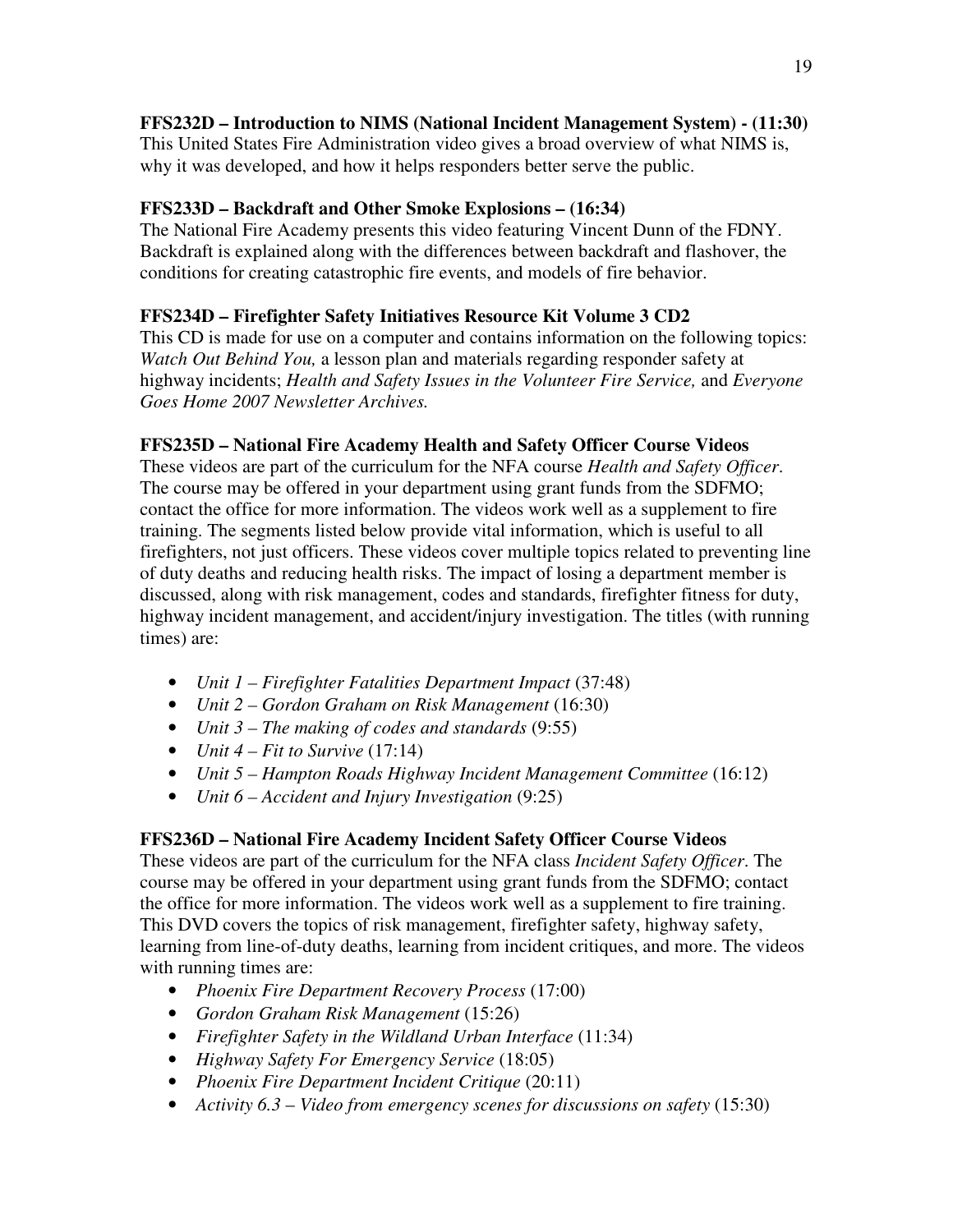**FFS237D – Health and Wellness for Volunteer Fire and Emergency Services – CD**  This CD was produced by the National Volunteer Fire Council, FEMA, and the United States Fire Administration with the goal of improving firefighter health and reducing line-of-duty deaths. Heart attacks are the leading cause of line-of-duty deaths for firefighters. This guide covers the state of the volunteer fire service's health, the importance of health and wellness, how to develop/implement a wellness program, and resources available. The entire guide may be downloaded from the disk for future use.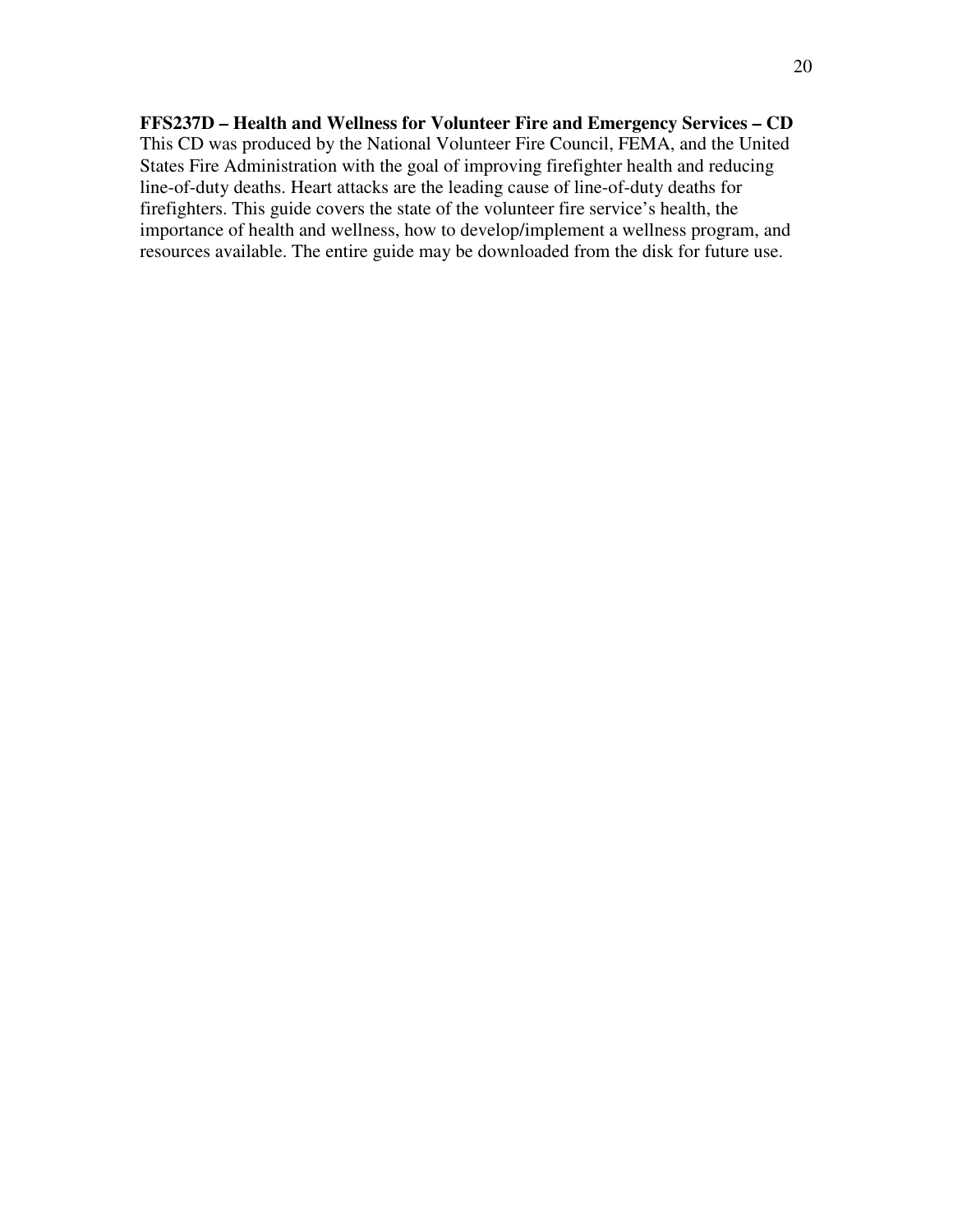## **Chapter Five - Shared Resources**

These materials are provided through South Dakota's participation in the TRADE (Training Resources and Data Exchange) program, a regionally-based network designed to foster the exchange of fire-related training information and resources among Federal, State, and local levels of government. Training materials can be downloaded from the TRADE repository and from regional TRADE websites. Learn more at the TRADE web page: https://www.usfa.dhs.gov/nfa/trade/index.shtm.

## **SR501D – Realistic and Relevant Training**

These two discs are packed with resources to enhance firefighter training. Washington State fire service veterans and long time fire service instructors, Dr. Stan Anderson, Craig Anderson, and Paul Schroer assembled the materials. The discs feature photos, short videos, and instructions for multiple fire training scenarios with information on how to construct props and training aids. The materials are too numerous to list here; the discs have an index. Some areas of training addressed are: propane props, a miniature town for tabletop training, confined space props, entanglement props, ventilation props, mazes, ways to blackout the SCBA facepiece for drills, detailed instructions for response drills, and much more. Contact information for the authors is included also.

## **SR 502D – SR 505D - Down and Dirty Fireground Support**

These DVDs are produced cooperatively by the Illinois Fire Service Institute, the Illinois Firefighters' Association, and Underwriters Laboratories. Each DVD is accompanied by a CD ROM study guide, which has a lesson plan for the selected video. Illinois Firefighters and officers demonstrate the techniques and tools used to accomplish the training objectives. These detailed videos are an excellent addition to training for firefighters at every level of experience.

## **SR502D and SR502CD- Down and Dirty Fireground Support – Disc One**

- *Forcible Entry* (30:17)
- *Search and Rescue* (41:40)

## • **SR503D and SR503CD – Down And Dirty Fireground Support – Disc Two**

- *Ground Ladder Operations* (27:00)
- *Roof Operations: Ventilation* (27:00)
- *Overhaul* (22:00)
- •

## **SR504D and SR504CD – Down and Dirty Aerial Operations – Disc One**

- *Aerial Types and Terms* (20:50)
- *Aerial Construction* (20:00)
- *Torque Box and Stabilizer Construction* (20:00)

## **SR505D and SR505CD – Down and Dirty Aerial Operations – Disc Two**

- *Critical Considerations* (29:00)
- *Aerial Positioning and Operations* (31:00)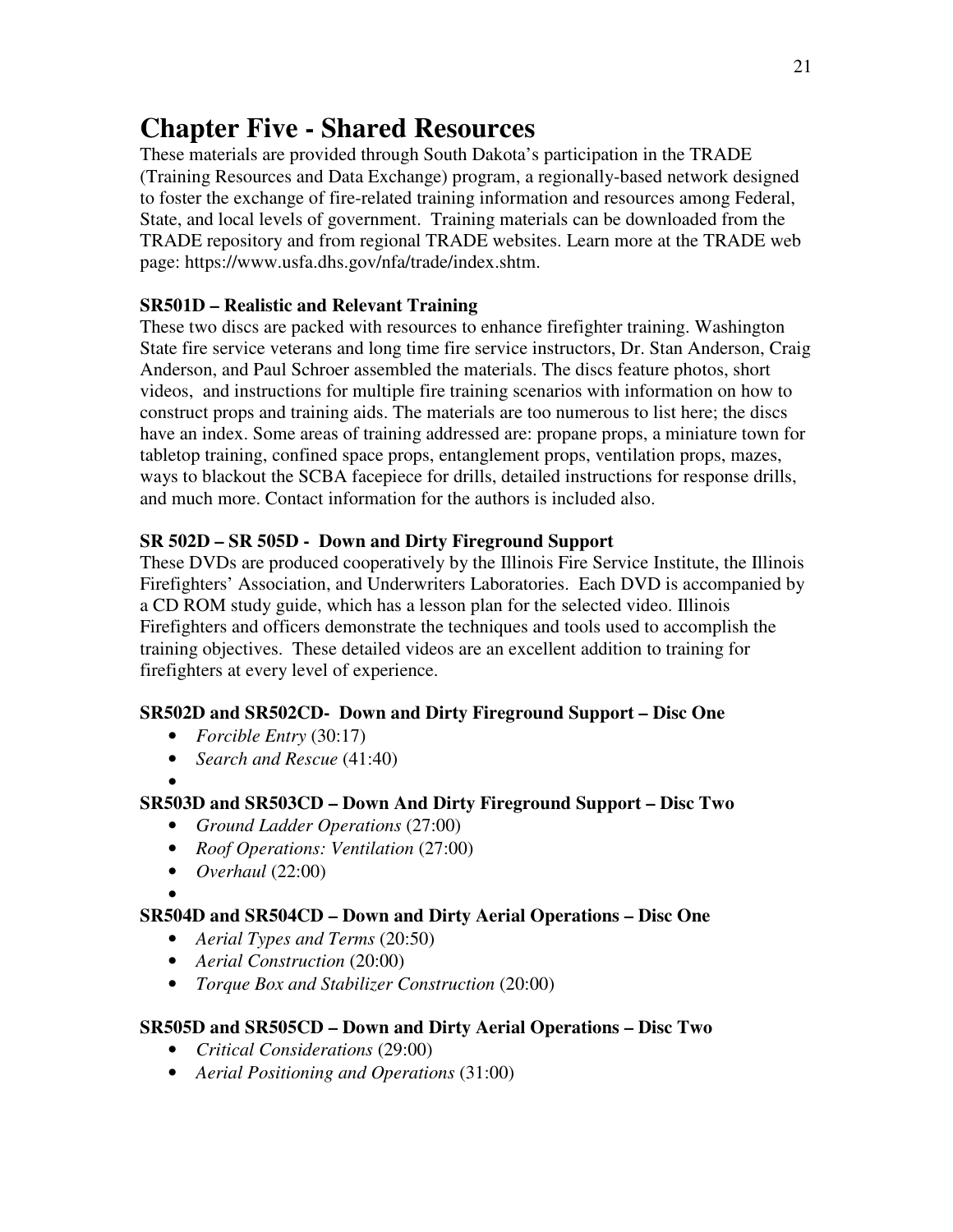## **Chapter Six - Hazardous Materials Awareness**

These two DVDs introduce firefighters to the basics of hazardous materials.

## **HMA301D - HAZMAT Recognition – (15:48)**

This video presents information critical to recognizing hazardous materials. The seven threats posed by hazardous materials are outlined as well as the clues to watch for when responding to any incident. Also included is a detailed review of common locations and containers where hazardous materials are stored.

## **HMA302D - HAZMAT Identification – (16:43)**

This video explains the nine D.O.T. hazard classes and details each corresponding placard requirement, including color, symbol, hazard class enumeration, and descriptive wording. The NFPA 704 marking system is outlined in addition to directions on how to use the 2008 Emergency Response Guidebook (ERG) in responding to chemical hazards.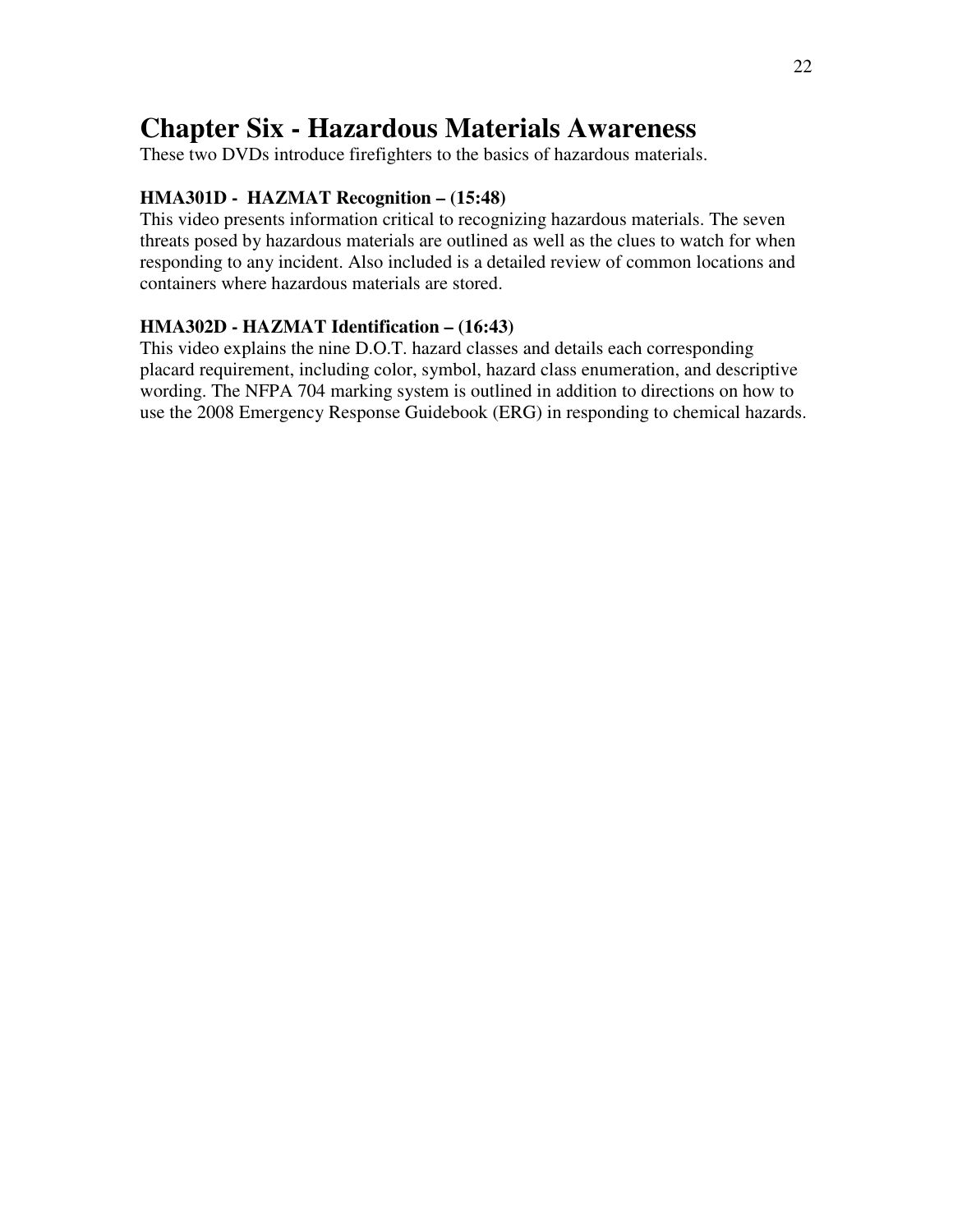## **Chapter Seven – Hazardous Materials Response**

This section of DVDs includes videos on response tactics and various resources used for HAZMAT responses, as well as specialized videos regarding fuels, pipelines, drug labs, and operations with explosive dust. Also included are videos from the Chemical Safety Board, which utilize real life HAZMAT incidents to educate about specific hazards and the potential for loss of life and property.

#### **HMR303D - Hazardous Material Containers and Scene Safety – (25:00)**

The learning objectives for this course include: shapes and typical contents of hazardous materials containers, facilities and transportation container markings, conditions surrounding hazardous materials, how to verify information using guides, and how to recognize signs of criminal/terrorist activities.

#### **HMR304D- Hazardous Material Response Sources and Terminology – (26:00)**

Learn how to recognize the potential harm at a hazardous materials incident through this course's objectives including: how to reference hazard and response information, learn material behavior terminology, learn health hazard terminology, learn to predict the behavior of a material in its container, and learn how to use this information to estimate the potential harm to responders and the public.

#### **HMR305D - Hazardous Material Defensive Options and Objectives – (20:00)**

This video covers how to formulate an action plan for a hazardous materials response through defining objectives and determining what defensive options are going to be the most effective. Learning objectives include: How to limit exposures using available resources, how to determine defensive objectives, how to assess risk to responders, how to identify defensive options, and how to choose appropriate control techniques.

#### **HMR 306D - Hazardous Material Protection and Decontamination – (22:00)**

The selection of PPE (personal protective equipment) and decontamination procedures are covered in this video. The following topics are addressed: choosing respiratory protection, selecting protective clothing, contamination, performing emergency decontamination, mass decontamination, and watching for signs of terrorism.

#### **HMR 307D - Hazardous Material Scene Control and Safety Measures – (21:00)**

Effective action at a hazardous materials incident requires the establishment of scene control and the implementation of an incident management system. The objectives of this course include: establishing scene control, determining control zones, taking protective actions, locating decontamination areas, emergency decontamination techniques, safety briefings, and the incident management system.

#### **HMR 308D - Hazardous Material Defensive Actions – (22:00)**

PPE (personal protective equipment) and defensive actions influence the success or failure of the action plan at hazardous materials incidents. This video covers: working in PPE, foam and vapor suppressing agents, defensive actions, search and rescue operations, limiting the impact of radioactive materials, and evaluating team progress.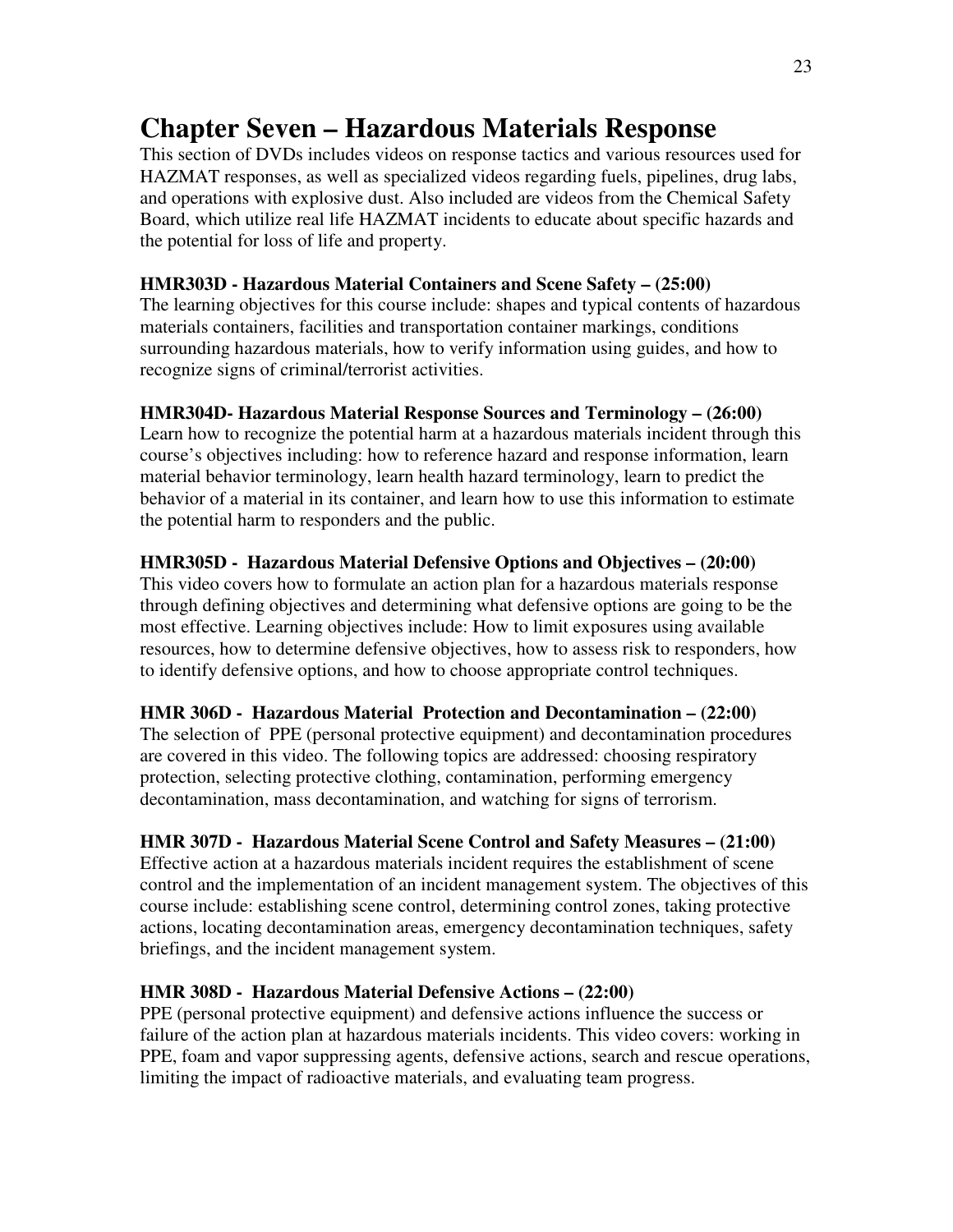#### **HMR 309D - Terrorism and WMD Awareness – (20:00)**

First responders of all types need to understand the issues and safety precautions associated with terrorism and weapons of mass destruction. This video covers: types of terrorism, potential targets, indicators of a threat, Integrated Response Structures, warfare agents, detection, federal assistance, and basic incident priorities.

#### **HMR310D – CHEMTREC: An Overview for Emergency Responders - (14:00)**

The Chemical Transportation Emergency Center (CHEMTREC) created this video to give first responders an overview of how CHEMTREC can help during a hazmat incident. This video explains how CHEMTREC is linked up to one of the world's largest databases of hazardous materials information. CHEMTREC is often one of the first resources used during an incident; this video will help all responders understand this excellent resource. (Free copies of this material may be downloaded from www.chemtrec.com, under Emergency Responders, then Resources.)

#### **HMR311D – Response to Illicit Drug Labs – (24:00)**

This DVD provides training to firefighters who discover a drug lab in the course of responding to a different call, or for those responding as a part of a law enforcement operation. The video focuses on methamphetamine labs and how meth is manufactured. It describes the hazards of the labs, potential conditions at a lab, safety procedures, investigation/evidence, and clean up procedures. A CD with a PowerPoint presentation accompanies the video.

#### **HMR312D – Deadly Dust II – (30:00)**

This DVD is a revised version of the classic Kansas State University film which illustrates why grain dust merits great respect. The video shows dramatic footage of actual grain dust explosions and fires, along with the devastating aftermath of both. The video illustrates how primary and secondary dust explosions occur. Also outlined are major methods of preventing disasters, emergency planning, and personnel training for workers in grain storage/processing.

#### **HMR313D – Deadly Dust III - (22:00)**

(It is recommended that viewers watch *Deadly Dust II* before watching this DVD.) Kansas State University produced this video, which features the stories of two employees who survived major dust explosions, footage of an actual explosion, the devastation, injuries and fatalities from major explosions, and stop-motion demonstrations of how primary and secondary dust explosions occur. A discussion guide for instructors is included with the DVD.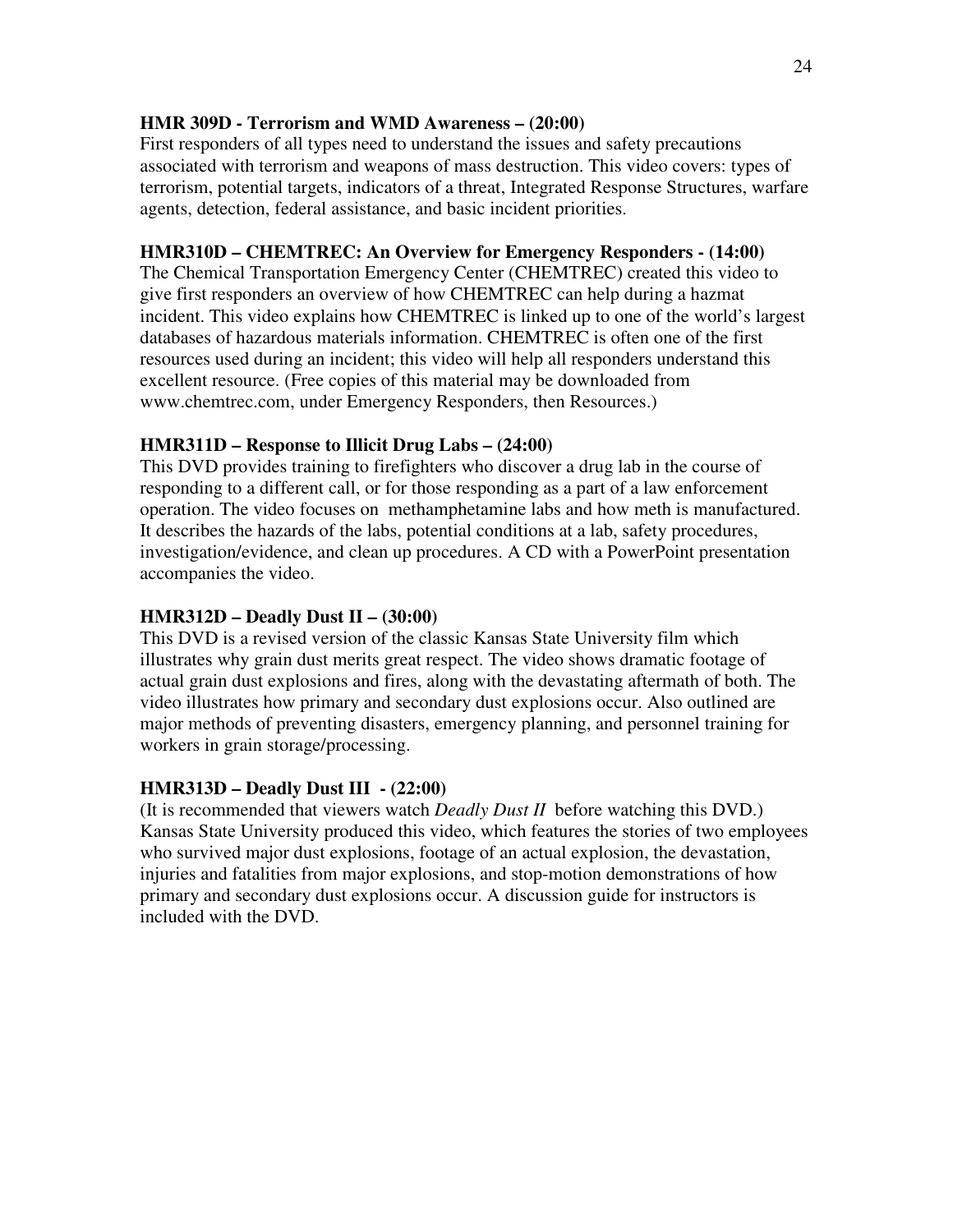#### **HMR 314D – Ethanol: Response Considerations (23:00, 19:00)**

This training package from the International Association of Fire Chiefs, The U.S. Department of Transportation, and the National Fire Academy features a DVD and CD with videos and training modules to prepare responders for response to ethanol related incidents. The DVD has two videos: *Ethanol: Response Considerations* (23:00) and *Responding to Ethanol Incidents* (19:00)*.* The CD had seven modules of instruction covering an introduction to ethanol, chemical properties and physical characteristics of ethanol, transportation/transfer, storage/dispensing, use of firefighting foam with ethanol blended fuels, ethanol blended fuel emergencies, and tank farm/bulk storage incidents.

## **HMR314aD – Complete Training Guide to Ethanol Emergency Response CD**

The Renewable Fuels Association and the Ethanol Emergency Response Coalition produced this training package on CD, which contains PowerPoint presentations, videos, and materials on ethanol and other fuels. It includes an introduction to ethanol, chemical properties and physical characteristics of ethanol, transportation/transfer, storage, dispensing, use of firefighting foam with ethanol blended fuels, ethanol blended fuel emergencies, and tank farm/bulk storage incidents.

## **HMR315D – BIODIESEL: Response Considerations (15:00)**

This training package from the International Association of Fire Chiefs and the U.S. Department of Energy features a five module program CD and a companion DVD. The CD modules cover chemical properties and physical characteristics of biodiesel, production/manufacturing, planning/response, firefighting foam usage with biodiesel responses, PPE/decontamination in a multiple hazard type environment. The DVD explains how biodiesel is made and illustrates its properties and characteristics, along with showing the differences between biodiesel and other fuels.

#### **HMR316D – Liquefied Natural Gas (30:00)**

This video presented by the National Association of State Fire Marshals and the Pipeline and Hazardous Materials Safety Administration covers the following topics: physical properties of liquefied natural gas (LNG), the design of LNG containers, storage facilities, and transport ships; correct loading storage and transportation of LNG; potential failure scenarios involving LNG; response strategies, four lines of defense to reduce consequences from an accident, federal safety standards for LNG, and security regulations.

#### **HMR317D - Pipeline Emergencies – (42:00)**

This video presented by the National Association of State Fire Marshals and the U.S. Department of Transportation addresses the following topics: how pipelines operate, what products are carried through pipelines, managing pipeline incidents, protective clothing and equipment, and offensive, defensive, and non-intervention modes of response.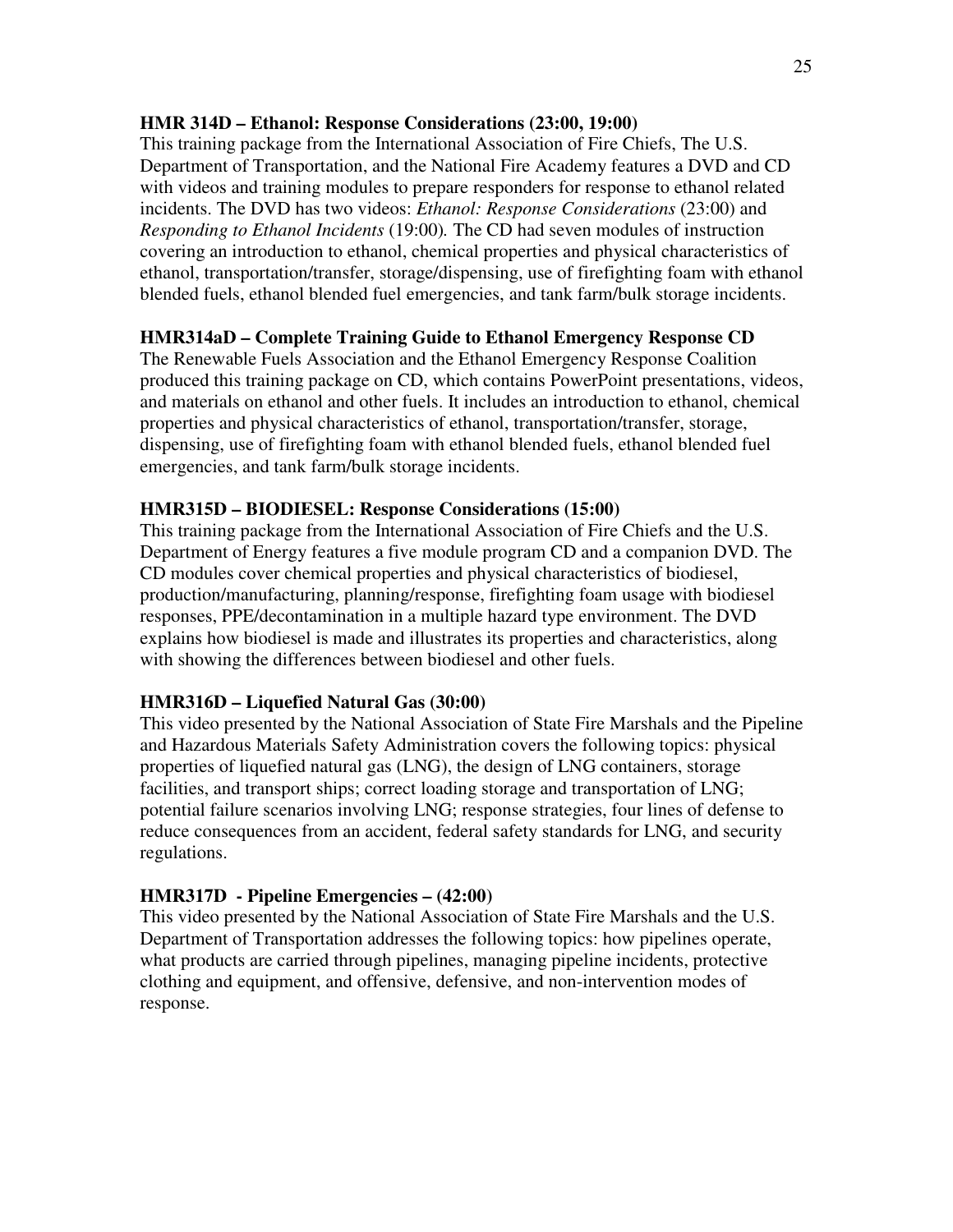## **CSB Materials**

The United States Chemical Safety Board (CSB) created the following materials to inform industry, workers, and the public about the causes of chemical accidents and recommended practices to prevent them.

The videos feature actual footage from incident sites and use computer generated reenactments to explain what happened. These videos may also be viewed and downloaded from CSB.gov, obtained from the CSB at no charge, or viewed on You Tube at youtube.com/uscsb.

These videos are an excellent tool in training firefighters about the different hazards they may face, from a propane explosion at a convenience store to a major chemical fire at an industrial plant, the lessons learned are vital to responder safety.

## **HMR318D – CSB Safety Videos 2005-2009 DISC 1**

Disc 1 of the 2005-2009 set contains the videos listed below, with running times.

- *Death in the Oilfield* (08:40) An oil tank explosion kills 3 workers performing hot work.
- *Fire from Ice* (13:40) Fire cripples a refinery after propane leaks from a frozen dead leg.
- *Static Sparks Explosion in Kansas* (10:50) Static electricity ignites a storage tank, forcing a community to evacuate.
- *Emergency in Apex* (16:47) A North Carolina town is evacuated when fire engulfs a hazardous waste depot.
- *Anatomy of a Disaster* (56:00) A massive explosion kills 15 people and injures 180 at the BP Texas City refinery.
- *Reactive Hazards* (20:20) Four major incidents illustrate the dangers from uncontrolled chemical reaction.
- *Public Worker Safety* (07:49) Two public workers burn to death performing unregulated hot work.
- *Explosion at Formosa Plastics (Illinois)* (10:49) A preventable human error leads to a vinyl chloride explosion which kills five people.
- *Hazards of Nitrogen Asphyxiation* (12:05) Two contract workers suffocate while working on a refinery process vessel.
- *Fire at Formosa Plastics (Texas)* (08:34) Without safeguards, a small collision leads to a massive process fire.
- *Dangers of Propylene Cylinders* (08:26) Gas cylinders rocketing from a fire endanger a St. Louis neighborhood.
- *Ethylene Oxide Explosion at Sterigenics –* (09:25) At a sterilization plant, bypassing a safety interlock has catastrophic results.
- *Dangers of Flammable Gas Accumulation* (06:41) When acetylene explodes inside a shed, three workers lose their lives.
- *Preventing Harm from NaHS* (06:43) Sodium hydrosulfide may create deadly hazards at pulp mills, mines, and tanneries.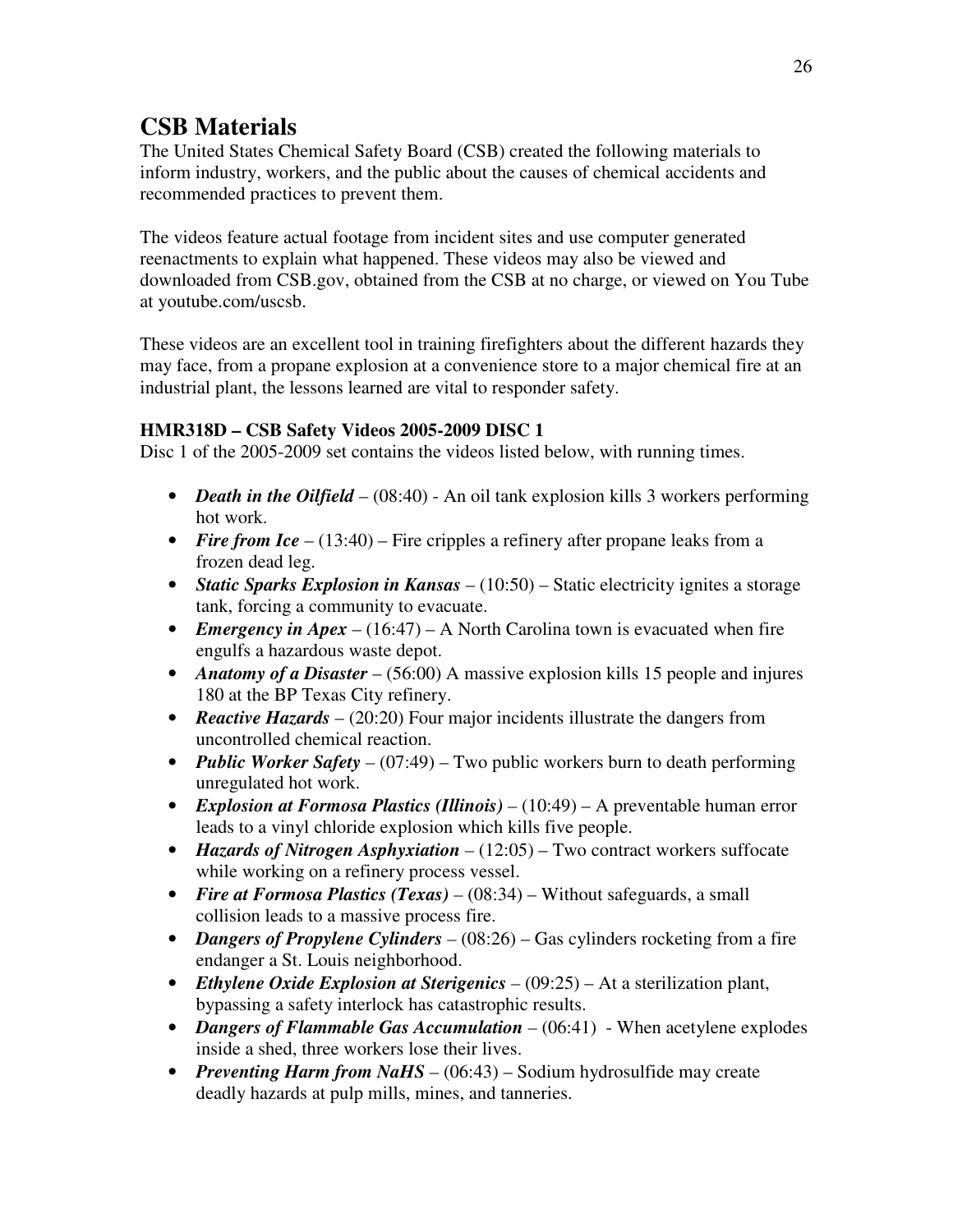## **HMR319D - CSB Safety Videos 2005-2009 DISC 2**

Disc 2 of the 2005-2009 set contains the videos listed below, with running times.

- *About the CSB –* (14:16) Describes how CSB investigators help to prevent major chemical accidents.
- *Combustible Dust: An Insidious Hazard (29:07)* Dust from industrial processes become the fuel for devastating explosions.
- *Emergency Preparedness*  $(20:39)$  Lessons from ten years of CSB investigations on preparing for chemical disasters.
- *Half an Hour to Tragedy* (22:56) Remaining too close to a propane leak proves fatal to responders and others.
- *Blast Wave in Danvers* (19:35) Solvent vapor explodes at a Boston area neighborhood, devastating a neighborhood.

## **HMR320D – CSB Emergency in Apex (16:47)**

A North Carolina town is evacuated when fire engulfs a hazardous waste depot.

## **HMR321 – CSB Safety Videos July 2006 Volume 1**

Some videos in this DVD are featured in the 2005-2009 series listed above, but there are additions, mainly the excerpts from hearings.

- *Fire at Formosa Plastics (Texas)* (08:34) Without safeguards, a small collision leads to a massive process fire.
- *Dangers of Propylene Cylinders* (08:26) Gas cylinders rocketing from a fire endanger a St. Louis neighborhood.
- *Ethylene Oxide Explosion at Sterigenics –* (09:25) At a sterilization plant, bypassing a safety interlock has catastrophic results.
- *Dangers of Flammable Gas Accumulation* (06:41) When acetylene explodes inside a shed, three workers lose their lives.
- *Explosion at BP Refinery, Texas City TX* (06:14) Features, animation, video and photos.
- *Preventing Harm from NaHS* (06:43) Sodium hydrosulfide may create deadly hazards at pulp mills, mines, and tanneries.
- *Excerpts from the CSB Public Hearings on Hazards of Combustible Dust –* (18:08) – Features investigators and dust explosion experts.
- *Excerpts from the CSB Public Hearing on the New York City Building Explosion and Need for Fire Code Reform – (25:06)- Features FDNY officials* and fire code experts.
- *About the CSB* (10:48) Describes the agency mission, history and operations.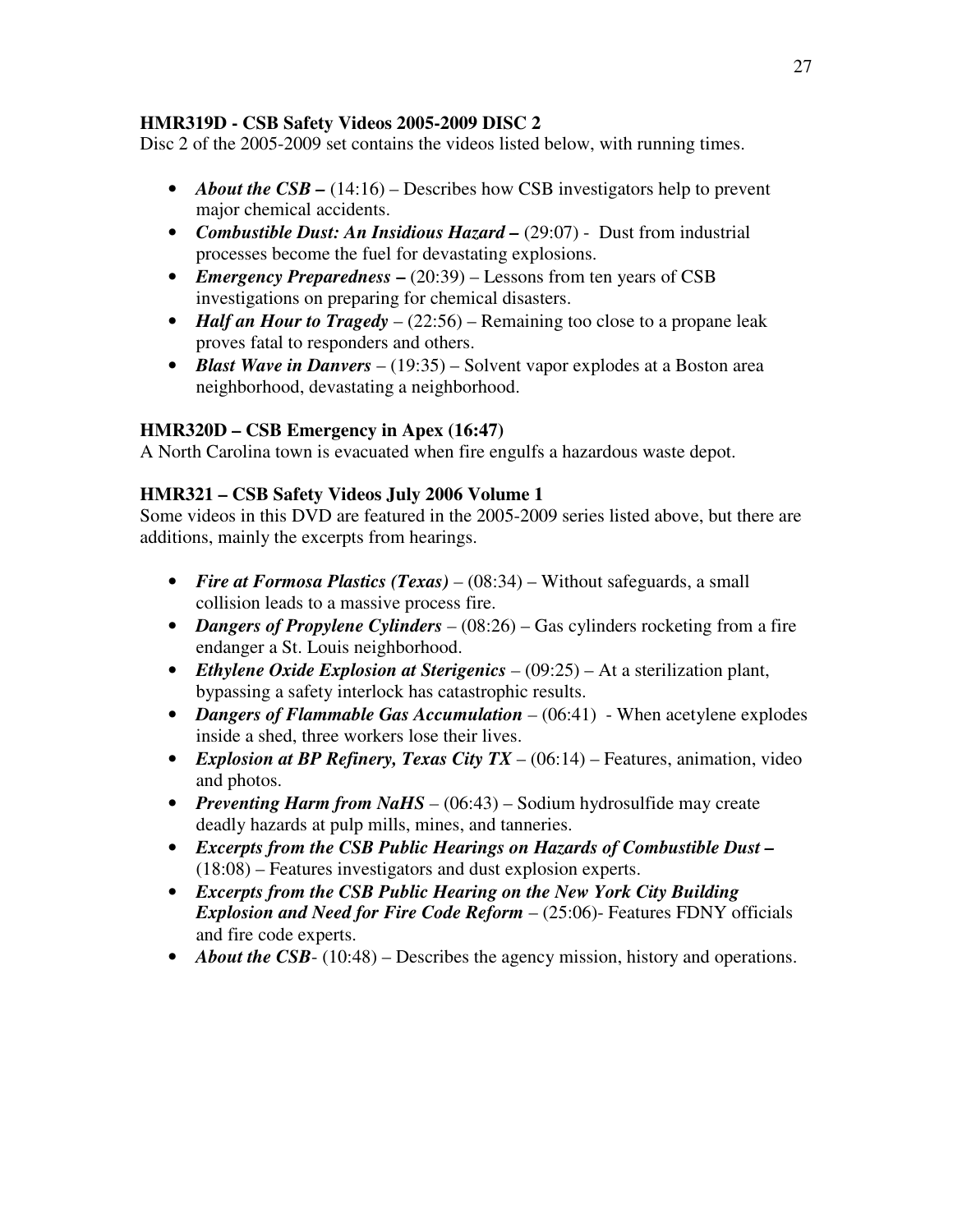## **Chapter Eight – Rescue Operations**

These videos provide an overview of rescue operations, including the different types of rescues, PPE, tools, equipment, and victim/responder safety, along with other specialized information for the different types of rescues.

### **RES401D - Rescue Apparatus and Equipment – (13:02)**

This video covers the gear responders need when called to an incident scene. Topics include: regulations of vehicle design, specialized rescue vehicles, multi-purpose rescue vehicles, rescue PPE, rescue hand tools, and rescue power tools.

#### **RES402D - Rope Rescue – (16:30)**

Situations requiring a rope rescue demand knowledge of proper techniques to protect the rescuer and save the victim. This course's learning objectives include: common anchor systems, common belay systems, common lowering systems, patient packaging techniques, mechanical advantage systems, and low-angle rescues.

#### **RES403D - Confined Space Rescue - (14:45)**

This unique rescue challenge involves extreme physical, environmental, and atmospheric hazards. These hazards may be mitigated through the course objectives which include: size-up of confined space rescue, monitoring of atmospheric conditions, ventilating a confined space, preparing to enter a space, and searching for/removing victims.

#### **RES404D – Structural Collapse Rescue –(15:00)**

Explosions, heavy snowfall, tornadoes, high winds, and even poor construction can cause structural collapse. Responder speed and skill can save lives. Learn effective and safe techniques for collapse incidents through the following objectives: sizing up a structural collapse, making a collapse site safe for rescue operations, identifying collapse patterns, breaching obstacles to reach victims, and accessing/removing survivors.

#### **RES405D - Trench/Excavation Rescue – (13:49)**

This video provides information critical to a quick and safe response at trench/excavation collapse incidents. Objectives include: sizing up a trench rescue incident, identifying and classifying soil types, preparing a trench for operations, stabilizing trench walls, and stabilizing victims.

#### **RES406D - Vehicle and Machinery Rescue (18:30)**

The frequency of responses to vehicle and machinery accidents requires responders to have knowledge of strategy, safety precautions, and techniques for rescue. The course objectives include: sizing up an incident scene, recognizing vehicle safety precautions, stabilizing vehicles, performing vehicle extrications, along with machinery safety precautions, stabilization, and disentanglement techniques.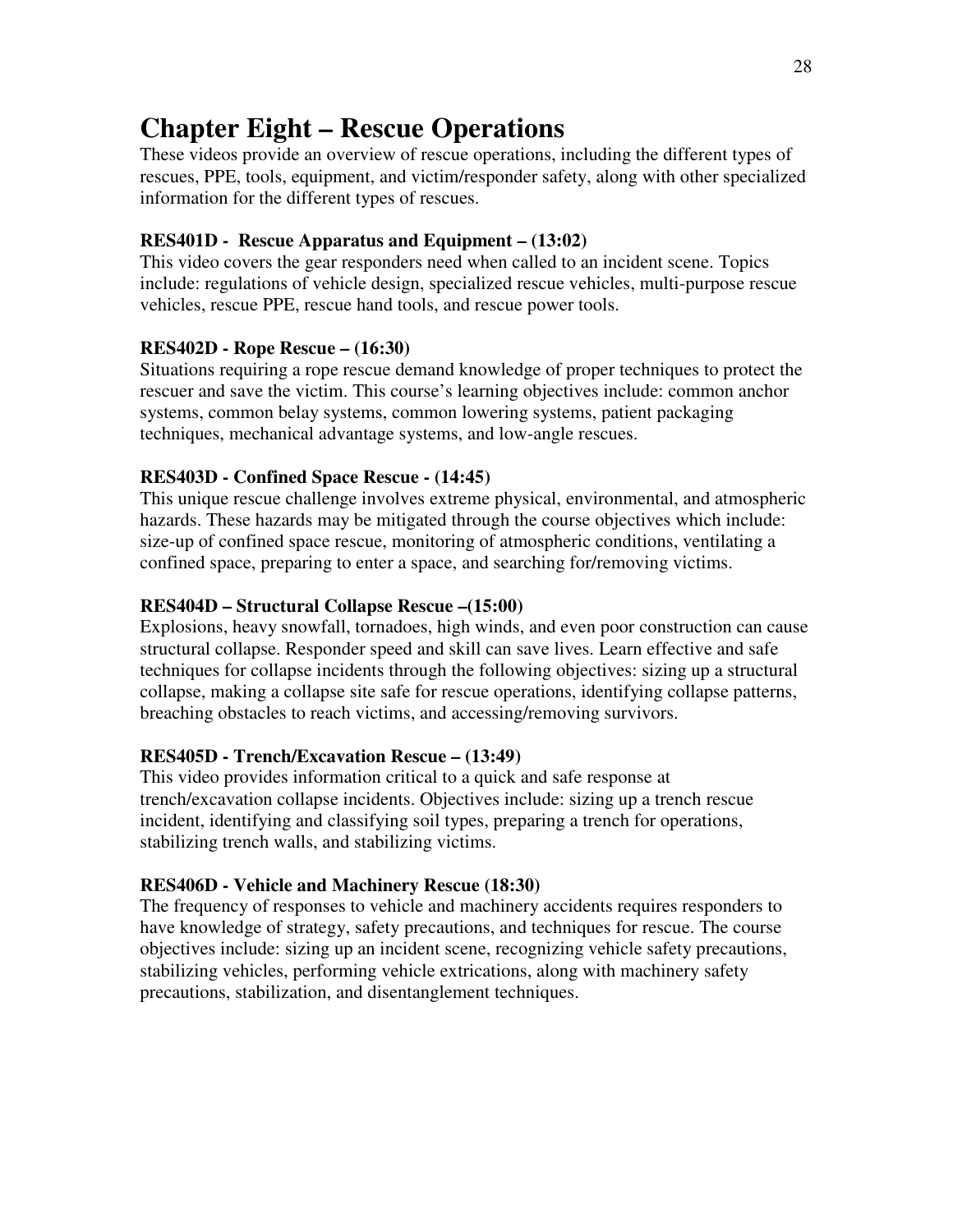#### **RES407D - Water and Ice Rescue (13:02)**

Safe and effective water/ice rescues rely on the responders' knowledge of techniques and tactics used in these incidents. Course objectives include: sizing up a water/ice rescue, performing water rescues, ice rescue procedures, surf rescue techniques, and swift water rescues.

#### **RES408D - Wilderness Search and Rescue - (12:24)**

Remote locations and the unpredictable nature of the wilderness can create extreme hazards for victims and responders in search and rescue incidents. This course's objectives include: sizing up a wilderness search and rescue, search and rescue fundamentals, hasty search techniques, loose grid search techniques, tight grid search techniques, and evacuating victims.

#### **RES409D - Elevator Rescue – (14:30)**

Elevator entrapment is a frightening and panic-inducing experience for some victims. Responder knowledge of elevator rescue techniques is essential for a safe, speedy rescue. Objectives include: sizing up an elevator rescue, establishing communications, gaining access to an elevator car, and performing emergency rescue procedures.

#### **RES410D - Fireground Search and Rescue – (13:37)**

Effective fireground search and rescue techniques are vital to saving victims. Learn how to locate and remove victims with strategies outlined in the following course objectives: size up of fireground search and rescue incidents, primary search techniques, primary search techniques in multi-story buildings, secondary search techniques, and effective victim removal skills.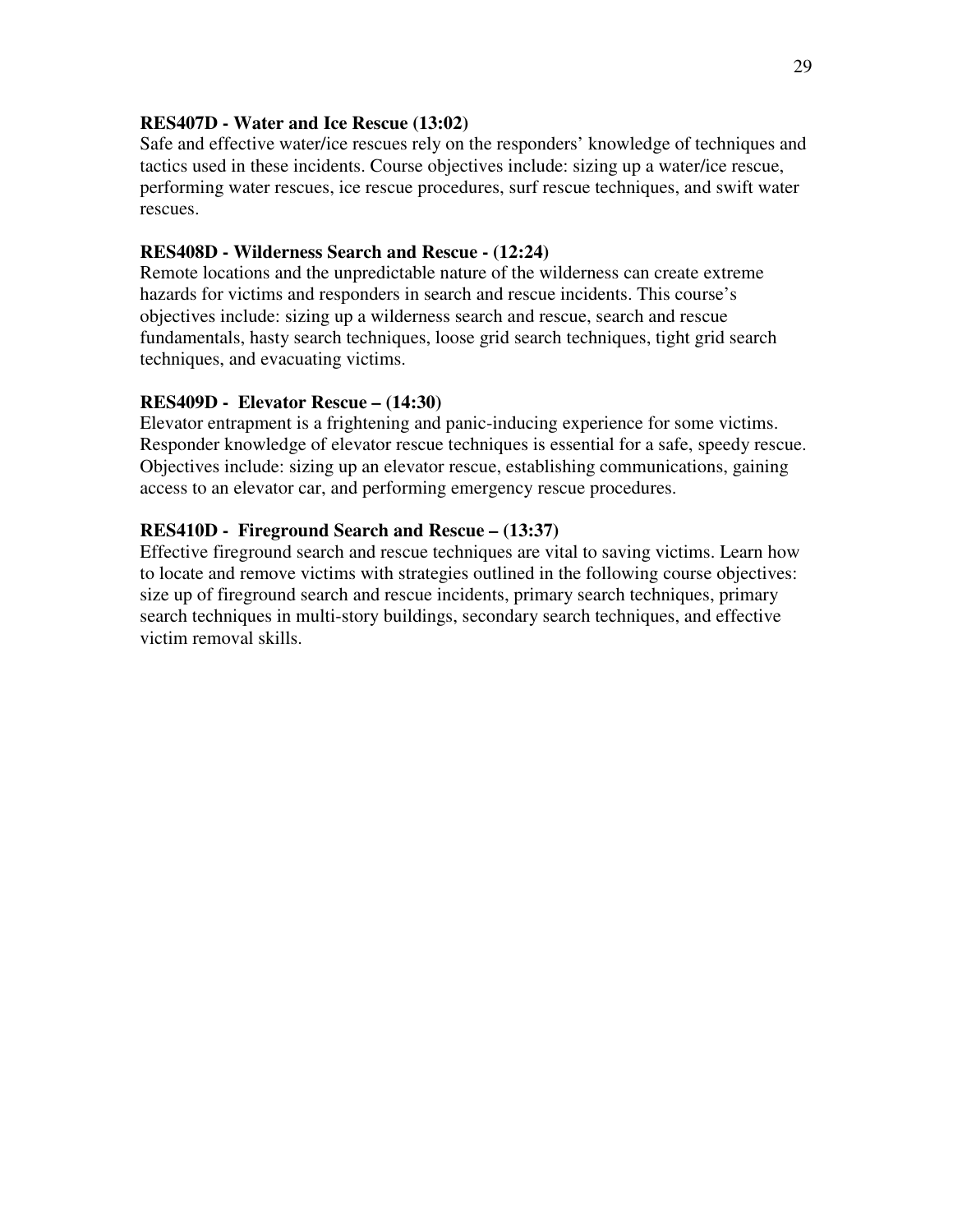## Chapter Nine – Rescue Extras

This section features specialized information on specific rescues and firefighter safety at the emergency scene.

## **RESX411D – State Farm Auto Design and Extrication Forum**

This program produced by State Farm Insurance offers three video segments of detailed information vital to the safety and effectiveness of responders on the scene of a vehicle crash. The videos show various mechanical views and cross sections of vehicles, along with demonstrating the different systems in vehicles that can complicate rescue and extrication. The segments are:

- *Restraint System Technology -* (34:19)
- *Hybrid Vehicles -* (35:08)
- *High-Tech Metals -* (27:04)

## **RESX412D – Carbusters – Disc 1**

This set of videos is designed to show responders the basics of vehicle extrication. The three videos on this disc include:

- *Extrication Principles* (32:00)
- *Hand Tools* (29:34)
- *Extrication Techniques* (29:09)

## **RESX413D – Carbusters – Disc 2**

This set of videos is designed to show responders more advanced considerations of vehicle extrication. The three videos on this disc include:

- *Patient Considerations, Mechanism of Injury* (30:00)
- *Advanced Extrication* (30:00)
- *Big Trucks* (30:00)

## **RESX414D – School Bus Extrication (40:00)**

School bus accidents present different types of challenges to emergency responders. This video provides information to prepare responders for the potential for mass casualties, school bus types, school bus construction, school bus features, rescue/extrication techniques, and tactics. Also covered are special problems involved with school bus accidents, incident preparation, and considerations for school bus crashes.

## **RESX415D – Toyota/Lexus Hybrid Emergency Response Information**

This CD from Toyota/Lexus shows the basic information emergency responders need to know when dealing with a Toyota/Lexus hybrid at an incident. This disc is made for viewing on a computer, not a DVD player.

## **RESX416D – The Hats of Highway Incident Management (18:22)**

This video discusses the cooperation of different agencies and the roles of different responders at the scene of an emergency on the highway. The roles of firefighters, law enforcement, DOT workers, EMS personnel, and many others are examined.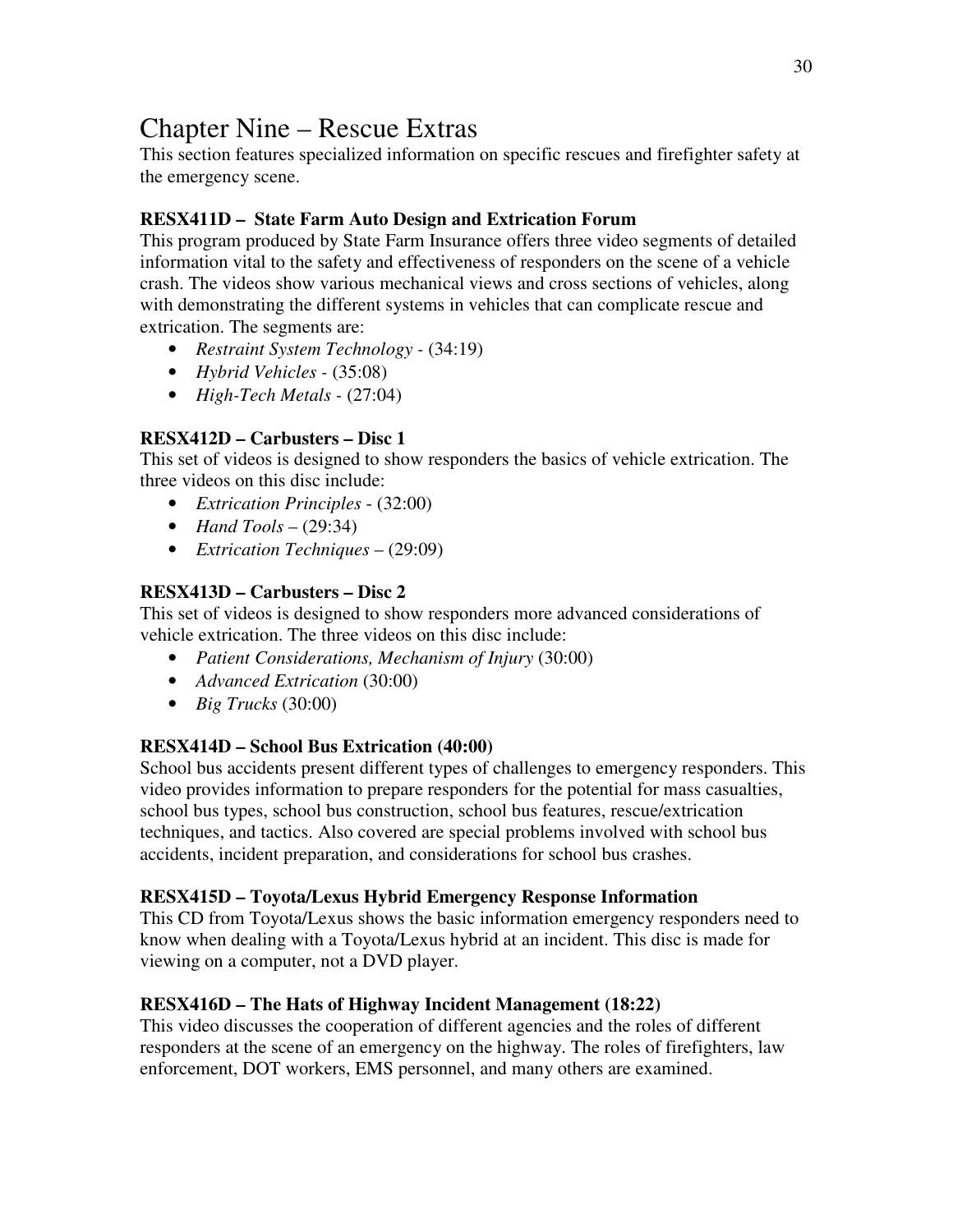## **RESX417D – Firefighter Life Safety Initiatives Resource Kit – Volume II**

The National Fallen Firefighter Foundation, in cooperation with other fire service organizations, presents this disc loaded with information aimed at preventing firefighter injuries and deaths and making sure everyone goes home.

This DVD features the following topics with approximate running times:

- *Turn Out For Life-Fitness for Duty* (33:00)
- *10 Cones of Driving Safety* (17:00)
- *Firefighter Life Safety Initiatives Overview* (30:00)
- *The Hats of Highway Safety* (20:00)

## **RESX418D – Ten Cones of Highway Safety – (18:30)**

VFIS produced this video geared at reducing firefighter deaths and injuries. Firefighters and responders are routinely injured and killed at the scene of highway incidents. This program addresses the safety issues involved with highway responses and gives information that can help firefighters and responders stay safe at these scenes. Topics discussed include training, communication, warning other traffic, protecting the scene using apparatus, and more.

#### **RESX419D – Locomotive Emergency Response Operations – (28:00)**

The U.S. Department of Transportation and the Federal Railroad Administration Office of Research And Development produced this video, which discusses pre-planning railroad emergency responses for fire departments and other emergency responders. The video topics include: how the railroad system operates, how responders can assess a coverage area for special risks, how to approach a locomotive after an accident to locate and extricate the crew, and special instructions for accidents that occur on bridges or in tunnels. The main focus is on life safety for both the responders and locomotive crew.

#### **RESX420D – Firefighter Life Safety Resource Kit Volume 3, CD 2**

This CD is made for use on a computer and contains information on the following topics: *Watch Out Behind You,* **a lesson plan and materials regarding responder safety at highway incidents;** *Health and Safety Issues in the Volunteer Fire Service,* and *Everyone Goes Home 2007 Newsletter Archives.*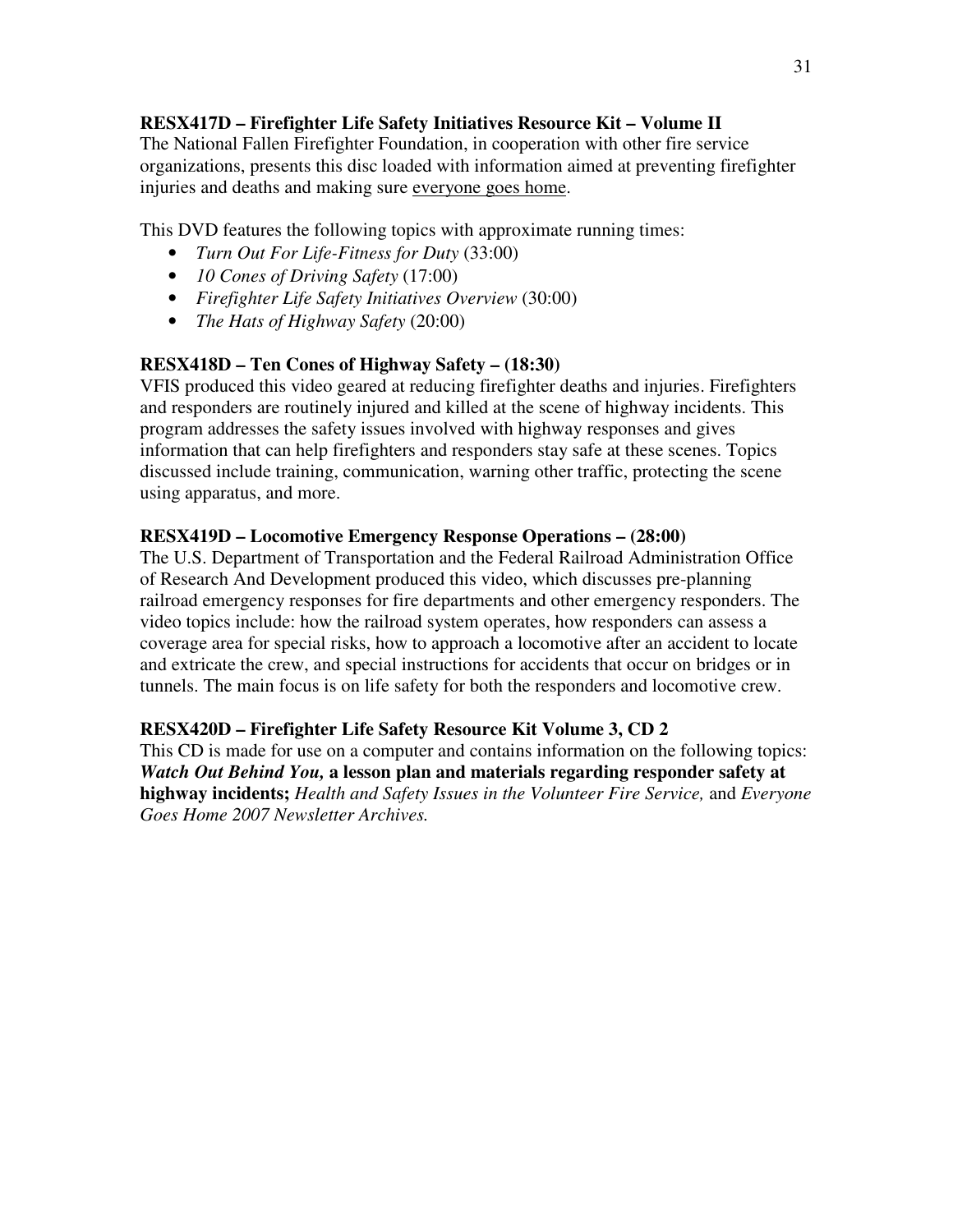## **Chapter 10 – Fire Prevention and Community Safety**

This section features materials designed to educate the public about fire safety and prevention.

Please note the intended grade or age group for each title.

## **FPD701 - Commander Courage and the Fire Station Adventure – (28:00)**

**{All Elementary grades} English and Spanish versions, plus Closed Captioning.**  This DVD combines animated characters and real-life firefighters to teach kids about life at the fire station, what firefighters do, and home safety. It also features songs and activities for kids to have fun with while they learn.

## **FPD702 – Disney's Safety Smart About Fire with Timon and Pumbaa - (13:00) {For grades K-3} 16 different language choices**

Familiar Disney characters Timon and Pumbaa deliver a lesson on how to be safety smart about fire, including information on smoke alarms, escape plans, and fire prevention. The DVD is loaded with extra features, including a sing along song and downloadable educator's guide with activities.

#### **FPD703 – Danger Rangers Fires and Liars – (28:00) {For ages 3-8} English and Spanish versions**

Animated characters the Danger Rangers teach about false alarms and other fire safety issues. The DVD also features separate songs about fire safety. Kids get information about what to do in a fire, how to get out of a smoky room, how to check doors when leaving a fire building, how to use 911, and more.

## **FPD704 - Rainbow Valley Heroes The Big Race and Other Adventures – (30:00) {Grades K-3}**

This video introduces kids to the Rainbow Valley Fire Department characters, which are used in the Rainbow Valley Series below to teach kids about fire safety. This video features three adventures, each about a different problem kids might face: sharing, cheating, and how to care for things properly.

## **Rainbow Valley Series (Pre-school through 3rd Grade):**

Each of the nine short videos in the series teaches children all about different topics regarding fire safety and the fire service using animated characters and live action video. Please see each DVD description for more information. A printed lesson plan guide will be checked out with each DVD. This guide contains instructions for each lesson and activities for students.

## **FPD705 -***Volume 1 - The Fire Station –* (10:00)

This video is an introduction to the firefighter and the fire station. It establishes the firefighter as your friendly neighbor and the firehouse as a safe place to go in case of an emergency.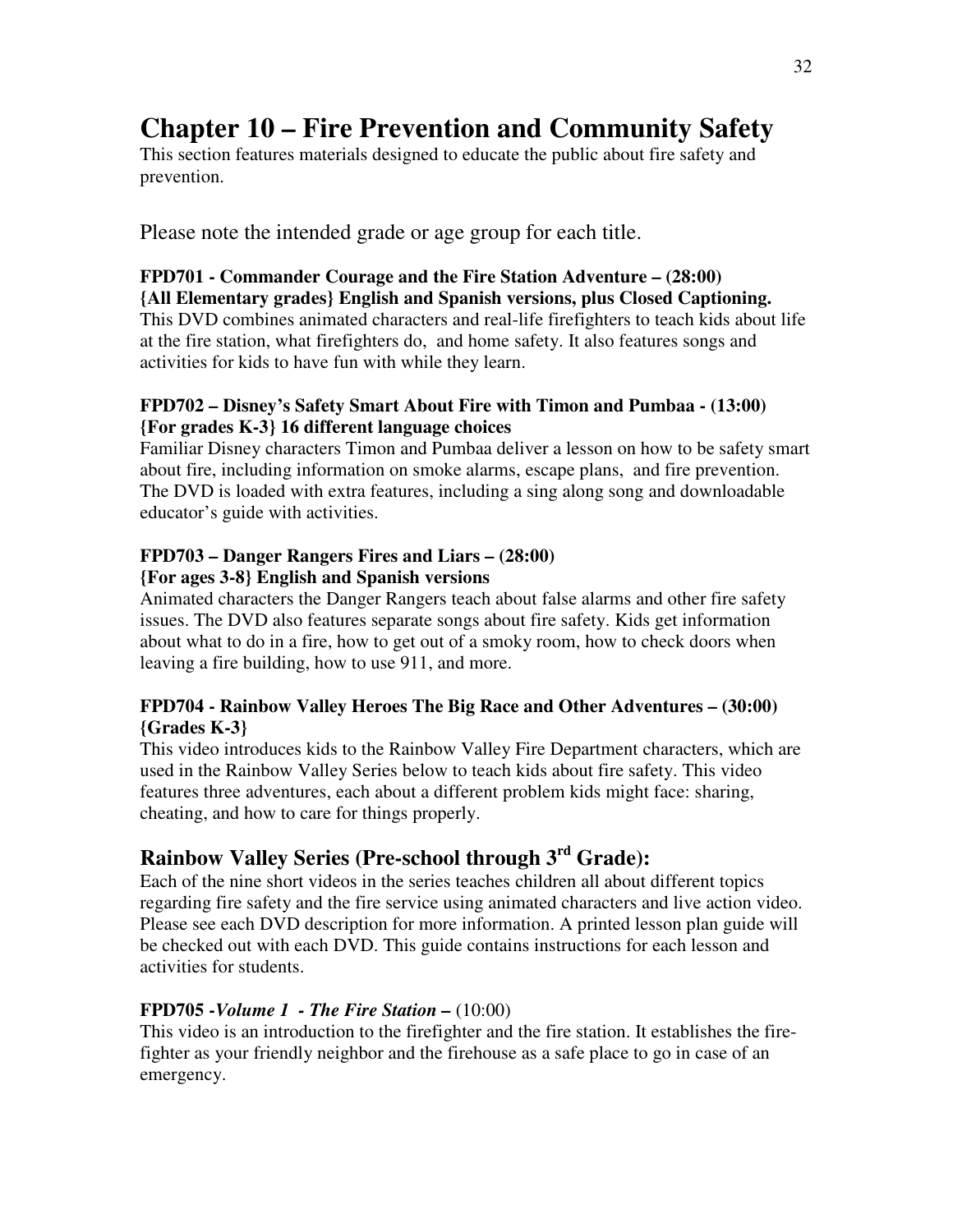#### **FPD706 -** *Volume 2 - The Fire Equipment –* (10:00)

This video allows children to see and understand that the specialized gear firefighters wear enable each to do their job better, and does not turn firefighters into someone children should fear. Typically, in a fire situation, small children tend to hide from fires and firefighters. The event of a fire is extremely scary and a firefighter dressed in full bunker gear can be very intimidating to a child already traumatized by a fire in their home. This video helps children learn that inside all that gear is still a friendly, helpful firefighter.

#### **FPD707** *- Volume 3 - Fire Trucks -* **(10:00)**

This video introduces children to various types of firefighting vehicles. Children see that there are specially trained professionals who drive and operate each rig. Not only do they learn why there are so many types of rescue vehicles, but they also learn the special functions each vehicle provides for fighting fires. Children are taught to use caution and stay safe while outside whenever they hear or see emergency vehicles coming their direction. They learn to stay far back from the road and to get off their bikes until the emergency vehicles safely pass.

#### **FPD708** - *Volume 4 – What Causes Fire? –* **(10:00)**

 In this episode the RVFD crew will teach children about what causes fires, how fire spreads, and how firefighters put out fires. *What Causes Fire?* also teaches real life statistics to help show the importance of fire safety. The video covers the benefits and dangers of fire, what starts fires, safety tips on preventing fires at home, and how fire tools are not toys and should only be used by adults.

#### **FPD709** *- Volume 5 – Home Fire Safety Tools –* **(10:00)**

Many homes are not equipped with the proper fire safety tools and prevention plans needed to help prevent fires in the home. This video shows how kids can be proactive and help parents keep their homes safe. The video shows the important fire tools every home must have, smoke alarm location, smoke alarm maintenance, smoke alarm battery replacement, all about fire sprinklers, all about 911, and the dangers of smoke, carbon monoxide, and heat.

#### **FPD710 -** *Volume 6 – Home Fire Escape Plans* **– (10:00)**

This video shows kids how important a home escape plan is and how having an escape plan can help save lives. The video shows how to draw an escape plan, how to pick a meeting place outside the home, how to practice fire drills, and how to review the plan with parents, babysitters, or caregivers.

#### **FPD711 -** *Volume 7 – Fire in Your House Part I* **– (10:00)**

The RVFD crew shows kids what to do if a fire happens at home. Kids learn a step-bystep plan, which includes how to get low and go, how to listen for the alarm, the importance of staying calm and yelling for help, finding escape routes, checking doors for heat, and making sure doors and windows work properly.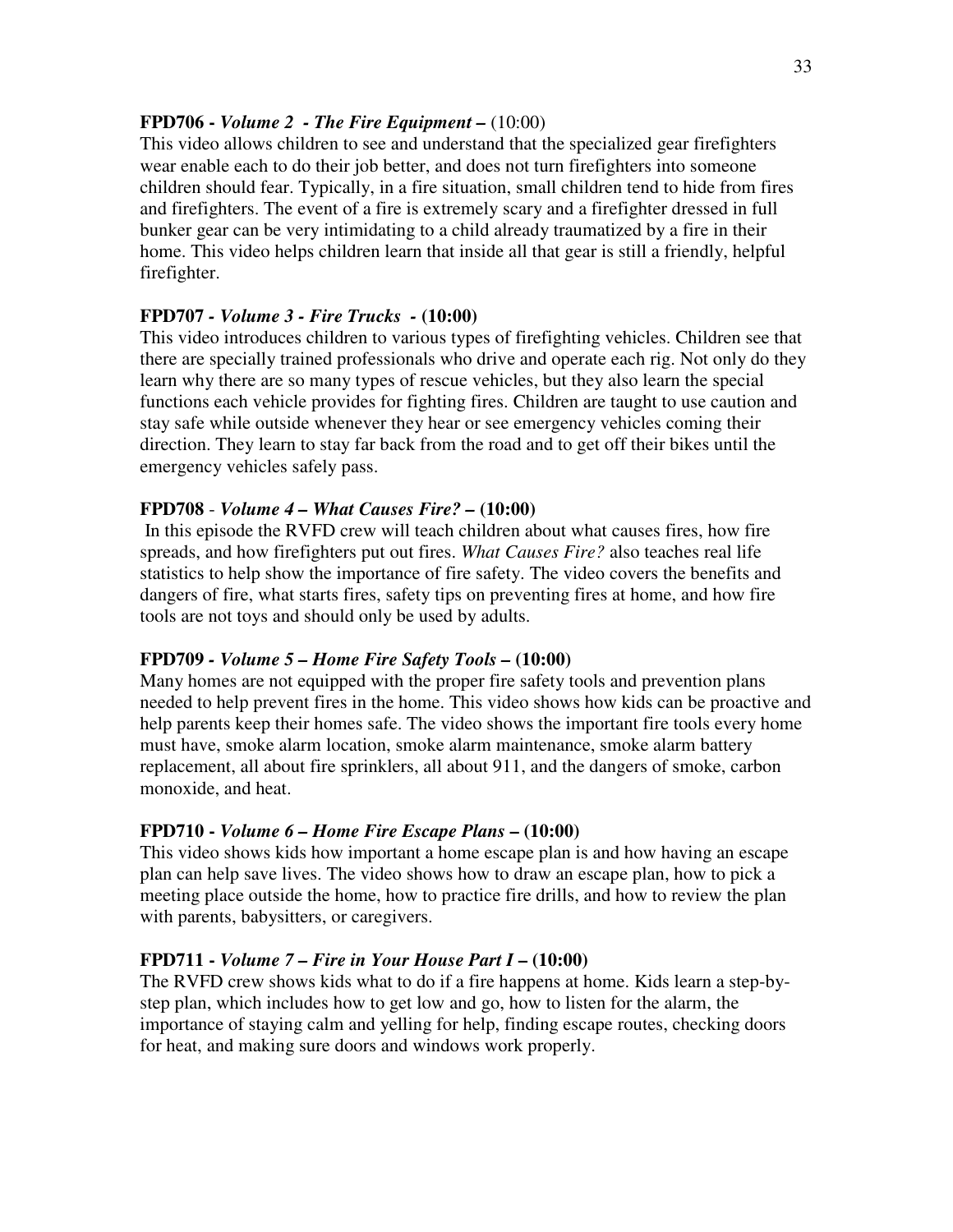## **FPD712 -** *Volume 8 – Fire in Your House Part II –* **(10:00)**

This video continues the lesson from Volume 7 and includes: getting safely out of the house, meeting at the family meeting place, how to call 911, knowing address/phone number, staying out of the firefighters' way, and what to do after the fire is out.

## **FPD713 -** *Volume 9 - If Fire Gets on Your Clothes* **– (10:00)**

This video features a song kids can learn and remember about what to do if clothing catches fire. It also covers how to avoid clothes catching fire, the importance of proper fitting sleepwear, how to STOP DROP and ROLL, what to do when someone else's clothes catch fire, and how to cool a burn.

……………………………..end of Rainbow Valley Series…………………………….

## **FPD714** – *Fire Is...* (5 video segments, 11:00 to 23:00 each) **{Grade 3-6}**

The five segments on this DVD from Volume II of the Firefighter Life Safety Initiatives Resource Kit are designed to teach children about how dangerous fire is. There are no cartoon characters or coloring books. These segments show that fire is black, fire is hot, fire is fast, fire is smoke and gas, and fire is an emergency. This realistic (but not scary) approach is designed to teach children how to save themselves in a fire situation. A printed instructor guide is sent with the video for use in the classroom.

## **FPD715 – Disney's Safety Smart Science** *FIRE* **with Bill Nye the Science Guy (25:00)**

#### **{Grades 4-8} English and Spanish versions**

Bill Nye, the Science Guy, explains the science of fire, including the roles heat, fuel, and oxygen play. He also shows how products are tested for fire safety. Also covered: how fire can be helpful, as well as destructive. The disc also features an interactive quiz, scene selection, and downloadable educator's guide.

#### **FPD716 – Fire's Fury (14:00)**

#### **{upper elementary grades, junior high, high school and general public; younger children may watch if accompanied by an adult}**

This video was produced by the National Fire Protection Association (NFPA) with the following goals in mind:

- to show that all fires begin small, but can grow to life-threatening proportions in just minutes
- to emphasize the importance of smoke alarms as a life saving device
- to show that smoke alarms are early warning systems that give people time to escape
- to outline the basics of a home escape plan
- to show how leaving candles or heat producing appliances unattended for even a few minutes can lead to major consequences

The video uses life-like scenarios (a news report of a house fire, interviews with a family, an interview with a fire chief, a fire prevention class at school, and an interview with a child who left a candle burning) to emphasize the goals listed above.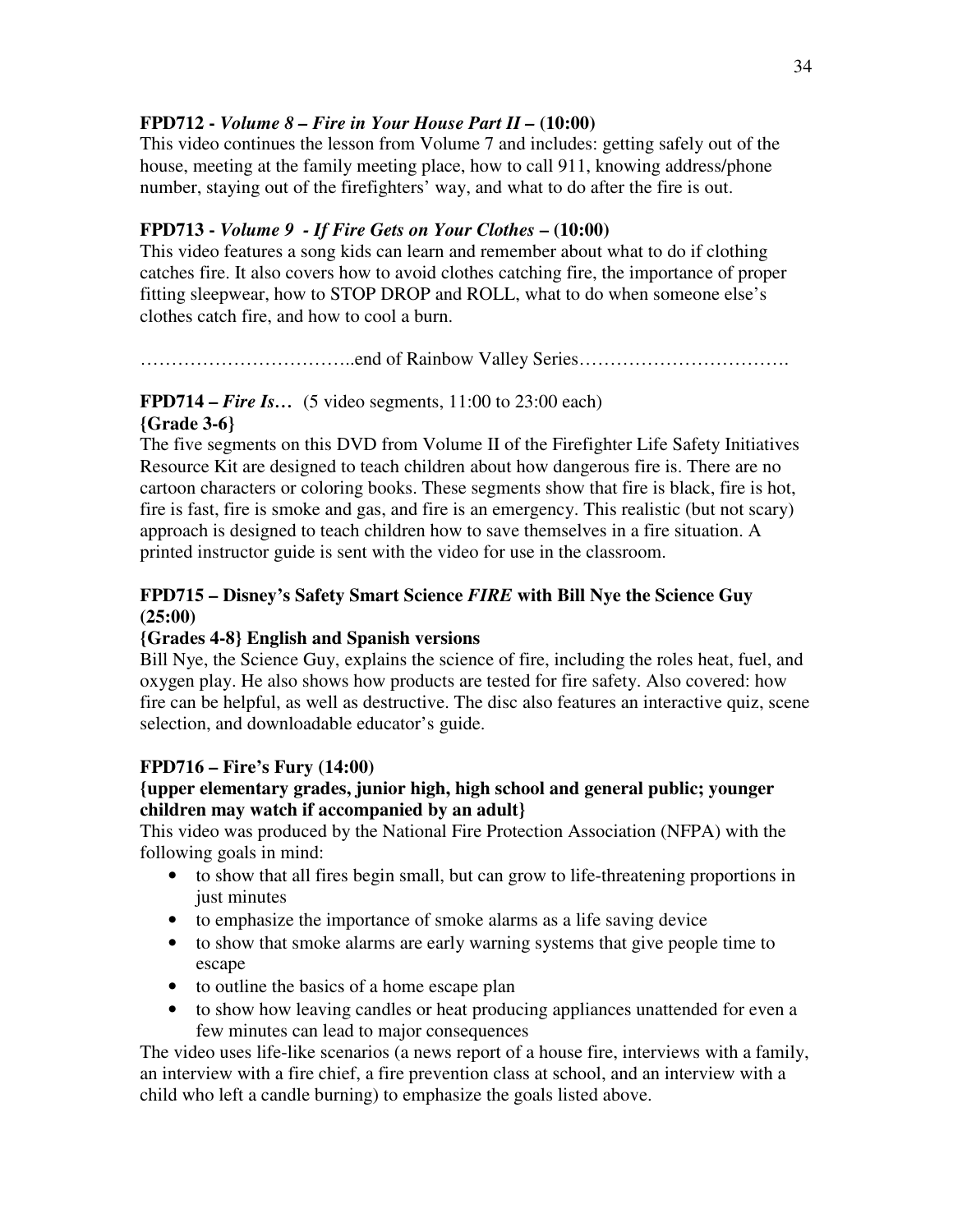## **FPD717 – Fire Safety In the Home (08:30)**

## **{all ages}**

This short video gives an excellent overview of fire escape plans, how to exit a building during a fire, smoke detectors, fire extinguishers, and how to call 911. This is a perfect brief overview to use for a community or school fire prevention talk.

## FACTS ON FIRE series –

## **{junior high, high school, and general public (adults)}**

Louisiana Public Broadcasting and FEMA teamed up to produce this series of videos on fire safety with the intent of preventing deaths from fire. A user's guide is downloadable from Louisiana Public Broadcasting at: www.lpb.org/factsonfire.

## **FPD718 –** *Home Safe Home* **(55:35)**

This DVD's four chapters cover fire safety topics regarding the kitchen, bedrooms, heaters, and electrical usage. Each chapter contains a mini quiz with fire prevention questions.

## **FPD719 –** *Equipped for Safety* **(55:16)**

This DVD's four chapters discuss smoke detectors, carbon monoxide detectors, sprinkler systems and fire extinguishers. Each chapter contains a mini quiz with fire prevention questions.

## **FPD720 –** *Built for Safety* **(55:57)**

This DVD's three chapters discuss preventing fires, controlling fire, and protecting people. Each chapter contains a mini quiz with fire prevention questions.

## **FPD721** *– Safe for the Holidays* **(52:27)**

This DVD's chapters cover Christmas tree safety, candle safety, cooking safety, and fireworks safety. Each chapter contains a mini quiz with fire prevention questions.

## **FPD722 –** *Escape from Death* **(57:34)**

This DVD's four chapters cover how to escape from different locations in the event of a fire, including home, school, office and various public buildings. Each chapter contains a mini quiz with fire prevention questions.

## **FPD723 –** *Outdoor Offensive* **(57:21)**

This DVD's four chapters cover outdoor fire safety and the chapter topics include barbeque grill safety, fuel safety, rural fire safety, and camping fire safety. Each chapter contains a mini quiz with fire prevention questions.

## **FPD724 -** *Special Groups, Special Needs* **(56:59)**

This DVD's four chapters cover groups with specialized fire safety needs: the elderly, children, people with disabilities, and people with residences in rural areas, manufactured homes, or apartments. Each chapter contains a mini quiz with fire prevention questions.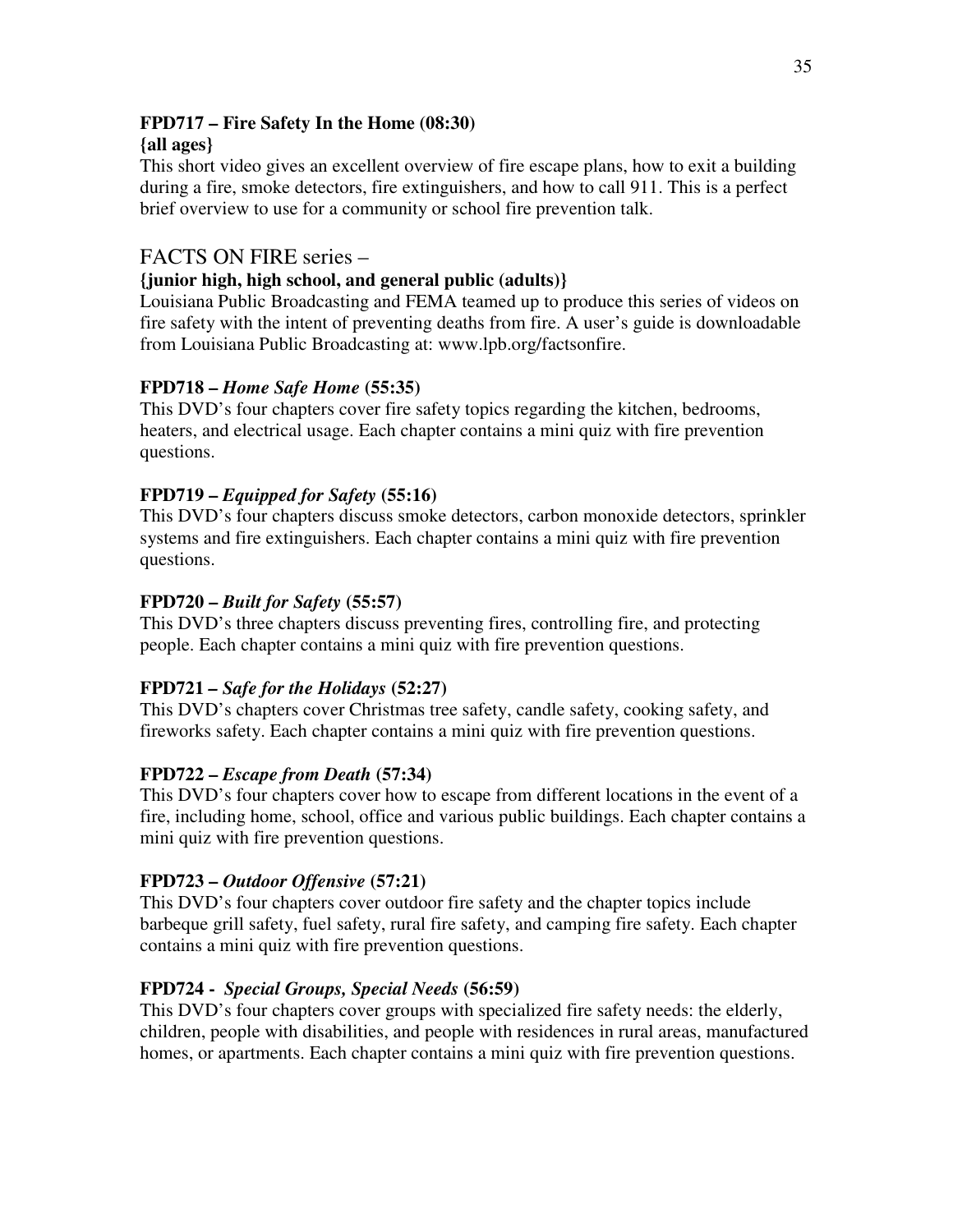## **FPD725 –** *In the Wrong Hands* **(56:01)**

The two chapters contained in this DVD discuss what happens when fire ends up in the wrong hands: the hands of children and the hands of arsonists. Each chapter contains a mini quiz with fire or arson prevention questions.

#### **FPD726 – Situation DISASTER: Natural Disaster Preparedness In English and Spanish**

This DVD presented by FEMA and Louisiana Public Broadcasting features two video programs designed to help the public protect themselves before, during, and after a natural disaster. Host Erik Estrada covers preparation and survival tips for earthquakes, wildland fires, thunderstorms, tornadoes, hurricanes, winter storms, floods, and fires. South Dakota is unlikely to experience an earthquake or hurricane, but the information provided is useful for those traveling to areas where these types of disasters may occur. The DVD's two chapters are:

- *Program 1: Before a Natural Catastrophe* (26:46)
- *Program 2: During and After a Natural Catastrophe* (26:46)

## **FPD727 – Keep Your Community Safe and Warm CD**

This CD was produced by the National Fire Protection Association (NFPA) and provides all the support materials needed for a successful heating-safety campaign in your community. The CD contains: community outreach ideas, heating Fast Facts, talking points, printable heating safety spots, Public Service Announcements for PC and Mac, and heating safety print ads. It also contains templates for a news release, newspaper Op/Ed column, and letters to the editor about fire prevention.

## **FPD728 - Keeping Your Community Safe and Energized CD**

This CD was produced by the National Fire Protection Association (NFPA) and provides all the support materials needed for a successful electrical-safety campaign in your community. The CD contains: community outreach ideas, electrical facts and figures, talking points, printable electrical safety spots, and Public Service Announcements for PC and Mac. It also contains templates for news releases (electrical safety, lightning safety, and generator safety), newspaper Op/Ed column, and letters to the editor about electrical safety and fire prevention.

## **FPD729 – Keeping Your Community Cooking Safely CD**

This CD was produced by the National Fire Protection Association (NFPA) and provides all the materials needed for a successful cooking safety campaign in your community. The CD contains a cooking safety checklist, cooking fire facts and figures, talking points, Public Service Announcements for PC and Mac, statistical reports, and low literacy messages (picture cards with safety info in English and Spanish). Templates are also included for news releases about cooking safety, Op/Ed columns (on burn prevention, grilling safety, microwave safety, and turkey fryer safety), and letters to the editor about cooking safety and fire prevention.